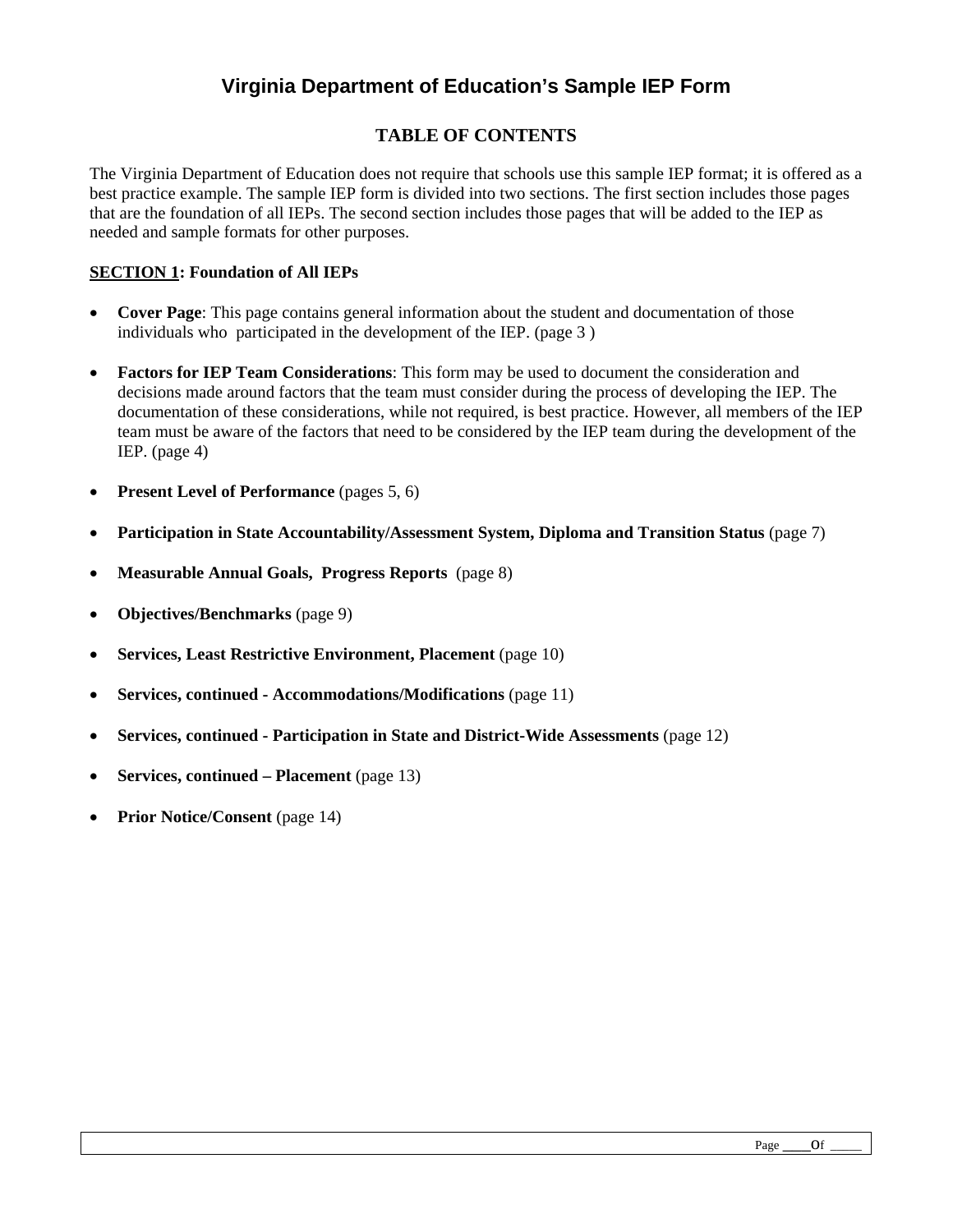## **SECTION 2: Additional Forms as Needed**

- **IEP Process Checklist** This is an example list that can be used to facilitate the IEP process. (page 16)
- **Cover Page Medicaid Eligible Students**: This page contains general information about the student and documentation of those individuals who participated in the development of the IEP and assists in meeting the documentation requirements for Medicaid students for which services are billed. (page 17)
- **Present Level of Performance, continued**: additional blank pages to be used as needed. (page 18)
- **Short Term Objectives or Benchmarks**: additional blank pages to be used as needed. (page 19)
- **Progress Report Comments**: This page can be used to provide comments on progress report codes. (page 20)
- **Secondary Transition**: This form includes student's postsecondary goals and transition services needed to facilitate movement from school to post-school activities beginning not later than the first IEP to be in effect when the child is age 16. This form, when needed, follows the *Present Level of Performance* and is before the *Measurable Annual Goals – Short-Term Objectives and/or Benchmarks – Services*. (page 21)
- **Secondary Transition Interagency Responsibilities & Needed Linkages**: This page addresses referrals to other agencies. (page 22)
- **Summary of Performance**: This format may be used to provide the student, prior to graduating or exceeding the age of eligibility, with a summary of his/her academic achievement and functional performance, including recommendations on how to assist the student in meeting postsecondary goals. (page 23)
- **Extended School Year Services**: This page addresses services beyond the normal school year/day, if needed. (page 24)
- **Virginia's Standards of Learning Assessments (SOL), and Virginia Alternate Assessment Program (VAAP)**: This page addresses a student's participation and accommodations needed when participating in this part of Virginia's State Assessment System. This should follow the *Accommodations/Modifications*  section of the IEP. (page 25)
- **Virginia Grade Level Alternative (VGLA) and Virginia Substitute Evaluation Program (VSEP) Participation Criteria** (page 26)
- **Virginia Alternate Assessment Program (VAAP) Participation Criteria**: A student must meet the participation criteria to participate in the VAAP. This page is used to document the IEP team's consideration and decision. (pages 27, 28)
- **District-wide Assessments:** This page address a student's participation and accommodations needed when participating in district-wide assessments. This should follow the *Accommodations/Modifications* section of the IEP. (page 29)
- **Placement Decision, Continued**: Additional page to be used as needed. (page 30)
- **Prior Notice (including Refusals)**: (pages 31, 32)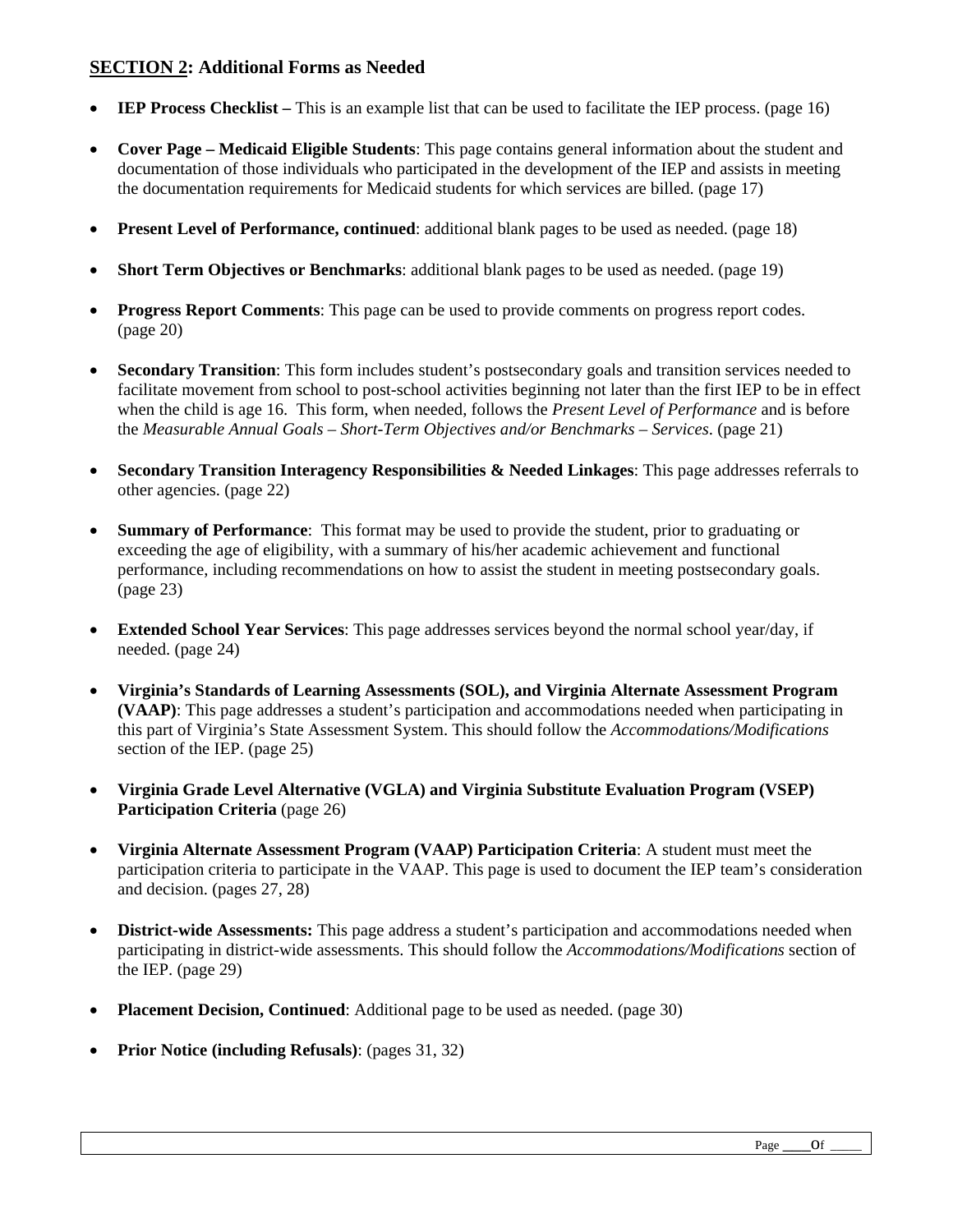## **INDIVIDUALIZED EDUCATION PROGRAM (IEP) COVER PAGE**

#### **PARTICIPANTS INVOLVED**:

**The list below indicates that the individual participated in the development of this IEP and the placement decision; it does not authorize consent. Parent or student (age 18 or older) consent is indicated on the " Prior Notice/Consent" page.** 

| <b>POSITION</b> |
|-----------------|
|                 |
|                 |
|                 |
|                 |
|                 |
|                 |
|                 |
|                 |

**him/her at age 18 and be provided with an explanation of those procedural safeguards. Date informed \_\_\_\_\_/\_\_\_\_\_/\_\_\_\_\_** 

## **INDIVIDUALIZED EDUCATION PROGRAM (IEP)**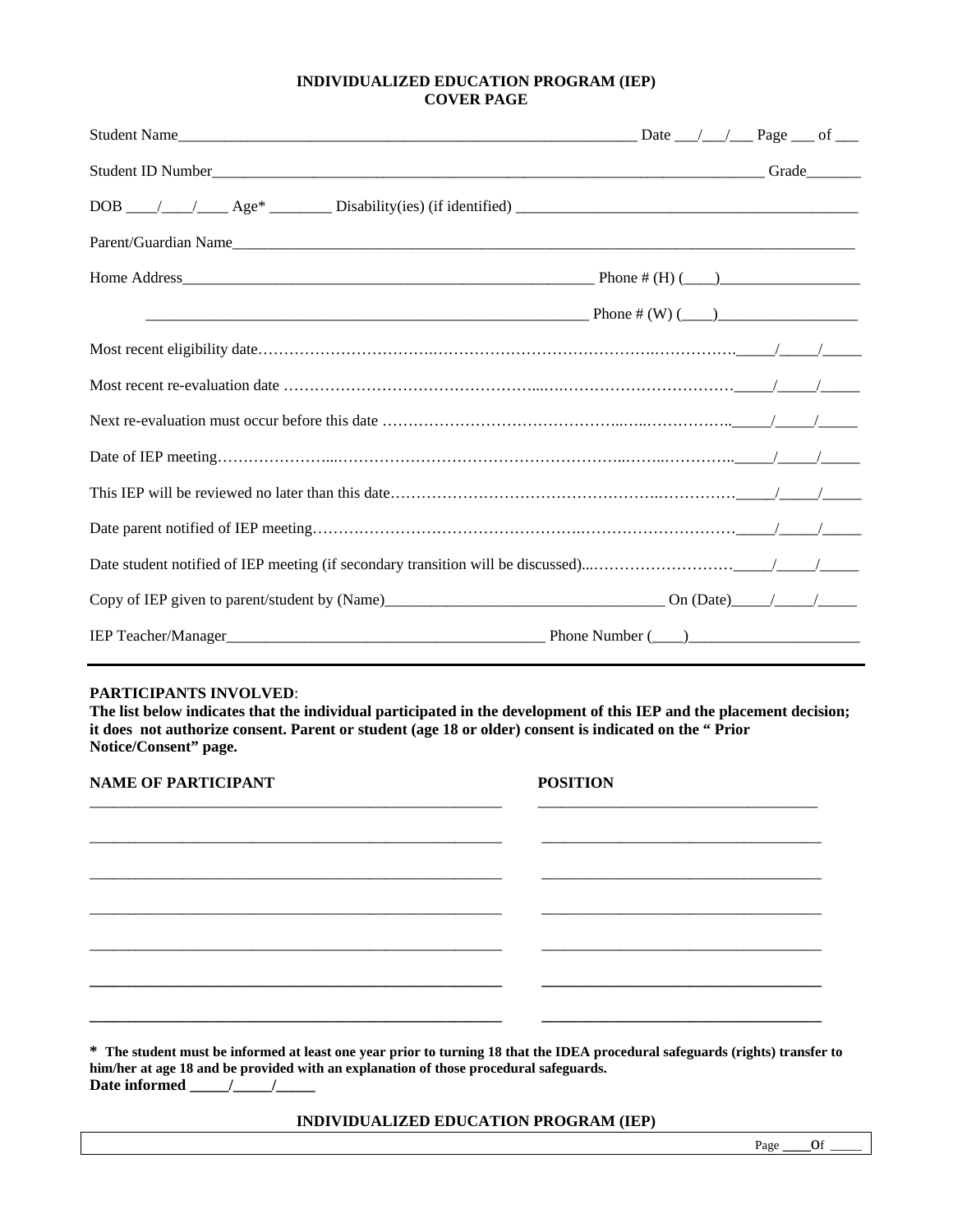#### **FACTORS FOR IEP TEAM CONSIDERATION**

| Student Name                                                                                                                            |  | Date $\angle$ $\angle$ $\angle$ Page of $\angle$ |  |
|-----------------------------------------------------------------------------------------------------------------------------------------|--|--------------------------------------------------|--|
| Student ID Number                                                                                                                       |  |                                                  |  |
| During the IEP meeting the following factors must be considered by the IEP team. Best practice suggests that the IEP team document that |  |                                                  |  |

the factors were considered and any decision made relative to each. The factors are addressed in other sections of the IEP if not documented on this page. (for example: see Present Level of Performance)

\_\_\_\_\_\_\_\_\_\_\_\_\_\_\_\_\_\_\_\_\_\_\_\_\_\_\_\_\_\_\_\_\_\_\_\_\_\_\_\_\_\_\_\_\_\_\_\_\_\_\_\_\_\_\_\_\_\_\_\_\_\_\_\_\_\_\_\_\_\_\_\_\_\_\_\_\_\_\_\_\_\_\_\_\_\_\_\_\_\_\_\_\_\_\_\_\_\_\_ \_\_\_\_\_\_\_\_\_\_\_\_\_\_\_\_\_\_\_\_\_\_\_\_\_\_\_\_\_\_\_\_\_\_\_\_\_\_\_\_\_\_\_\_\_\_\_\_\_\_\_\_\_\_\_\_\_\_\_\_\_\_\_\_\_\_\_\_\_\_\_\_\_\_\_\_\_\_\_\_\_\_\_\_\_\_\_\_\_\_\_\_\_\_\_\_\_\_\_ \_\_\_\_\_\_\_\_\_\_\_\_\_\_\_\_\_\_\_\_\_\_\_\_\_\_\_\_\_\_\_\_\_\_\_\_\_\_\_\_\_\_\_\_\_\_\_\_\_\_\_\_\_\_\_\_\_\_\_\_\_\_\_\_\_\_\_\_\_\_\_\_\_\_\_\_\_\_\_\_\_\_\_\_\_\_\_\_\_\_\_\_\_\_\_\_\_\_\_

\_\_\_\_\_\_\_\_\_\_\_\_\_\_\_\_\_\_\_\_\_\_\_\_\_\_\_\_\_\_\_\_\_\_\_\_\_\_\_\_\_\_\_\_\_\_\_\_\_\_\_\_\_\_\_\_\_\_\_\_\_\_\_\_\_\_\_\_\_\_\_\_\_\_\_\_\_\_\_\_\_\_\_\_\_\_\_\_\_\_\_\_\_\_\_\_\_\_\_ \_\_\_\_\_\_\_\_\_\_\_\_\_\_\_\_\_\_\_\_\_\_\_\_\_\_\_\_\_\_\_\_\_\_\_\_\_\_\_\_\_\_\_\_\_\_\_\_\_\_\_\_\_\_\_\_\_\_\_\_\_\_\_\_\_\_\_\_\_\_\_\_\_\_\_\_\_\_\_\_\_\_\_\_\_\_\_\_\_\_\_\_\_\_\_\_\_\_\_ \_\_\_\_\_\_\_\_\_\_\_\_\_\_\_\_\_\_\_\_\_\_\_\_\_\_\_\_\_\_\_\_\_\_\_\_\_\_\_\_\_\_\_\_\_\_\_\_\_\_\_\_\_\_\_\_\_\_\_\_\_\_\_\_\_\_\_\_\_\_\_\_\_\_\_\_\_\_\_\_\_\_\_\_\_\_\_\_\_\_\_\_\_\_\_\_\_\_\_

\_\_\_\_\_\_\_\_\_\_\_\_\_\_\_\_\_\_\_\_\_\_\_\_\_\_\_\_\_\_\_\_\_\_\_\_\_\_\_\_\_\_\_\_\_\_\_\_\_\_\_\_\_\_\_\_\_\_\_\_\_\_\_\_\_\_\_\_\_\_\_\_\_\_\_\_\_\_\_\_\_\_\_\_\_\_\_\_\_\_\_\_\_\_\_\_\_\_\_ \_\_\_\_\_\_\_\_\_\_\_\_\_\_\_\_\_\_\_\_\_\_\_\_\_\_\_\_\_\_\_\_\_\_\_\_\_\_\_\_\_\_\_\_\_\_\_\_\_\_\_\_\_\_\_\_\_\_\_\_\_\_\_\_\_\_\_\_\_\_\_\_\_\_\_\_\_\_\_\_\_\_\_\_\_\_\_\_\_\_\_\_\_\_\_\_\_\_\_ \_\_\_\_\_\_\_\_\_\_\_\_\_\_\_\_\_\_\_\_\_\_\_\_\_\_\_\_\_\_\_\_\_\_\_\_\_\_\_\_\_\_\_\_\_\_\_\_\_\_\_\_\_\_\_\_\_\_\_\_\_\_\_\_\_\_\_\_\_\_\_\_\_\_\_\_\_\_\_\_\_\_\_\_\_\_\_\_\_\_\_\_\_\_\_\_\_\_\_

\_\_\_\_\_\_\_\_\_\_\_\_\_\_\_\_\_\_\_\_\_\_\_\_\_\_\_\_\_\_\_\_\_\_\_\_\_\_\_\_\_\_\_\_\_\_\_\_\_\_\_\_\_\_\_\_\_\_\_\_\_\_\_\_\_\_\_\_\_\_\_\_\_\_\_\_\_\_\_\_\_\_\_\_\_\_\_\_\_\_\_\_\_\_\_\_\_\_\_ \_\_\_\_\_\_\_\_\_\_\_\_\_\_\_\_\_\_\_\_\_\_\_\_\_\_\_\_\_\_\_\_\_\_\_\_\_\_\_\_\_\_\_\_\_\_\_\_\_\_\_\_\_\_\_\_\_\_\_\_\_\_\_\_\_\_\_\_\_\_\_\_\_\_\_\_\_\_\_\_\_\_\_\_\_\_\_\_\_\_\_\_\_\_\_\_\_\_\_ \_\_\_\_\_\_\_\_\_\_\_\_\_\_\_\_\_\_\_\_\_\_\_\_\_\_\_\_\_\_\_\_\_\_\_\_\_\_\_\_\_\_\_\_\_\_\_\_\_\_\_\_\_\_\_\_\_\_\_\_\_\_\_\_\_\_\_\_\_\_\_\_\_\_\_\_\_\_\_\_\_\_\_\_\_\_\_\_\_\_\_\_\_\_\_\_\_\_\_

- 1. The strengths of the student and the concerns of the parents for enhancing the education of their child;
- 2. The results of the initial evaluation or most recent evaluation of the student including state and district-wide assessments:

3. The communication needs of the student;

4. The student's assistive technology devices and services needs;

- 5. In the case of a **student whose behavior impedes his or her learning or that of others**, consider, when appropriate, strategies, including the use of positive behavioral interventions and supports, and other strategies to address that behavior;
- 6. In the case of a **student with limited English proficiency**, consider the language needs of the child as such needs relate to the child's IEP; \_\_\_\_\_\_\_\_\_\_\_\_\_\_\_\_\_\_\_\_\_\_\_\_\_\_\_\_\_\_\_\_\_\_\_\_\_\_\_\_\_\_\_\_\_\_\_\_\_\_\_\_\_\_\_\_\_\_\_\_\_\_\_\_\_\_\_\_\_\_\_\_\_\_\_\_\_\_\_\_\_\_\_\_\_\_\_\_\_\_\_\_\_\_\_\_\_\_\_

\_\_\_\_\_\_\_\_\_\_\_\_\_\_\_\_\_\_\_\_\_\_\_\_\_\_\_\_\_\_\_\_\_\_\_\_\_\_\_\_\_\_\_\_\_\_\_\_\_\_\_\_\_\_\_\_\_\_\_\_\_\_\_\_\_\_\_\_\_\_\_\_\_\_\_\_\_\_\_\_\_\_\_\_\_\_\_\_\_\_\_\_\_\_\_\_\_\_\_ \_\_\_\_\_\_\_\_\_\_\_\_\_\_\_\_\_\_\_\_\_\_\_\_\_\_\_\_\_\_\_\_\_\_\_\_\_\_\_\_\_\_\_\_\_\_\_\_\_\_\_\_\_\_\_\_\_\_\_\_\_\_\_\_\_\_\_\_\_\_\_\_\_\_\_\_\_\_\_\_\_\_\_\_\_\_\_\_\_\_\_\_\_\_\_\_\_\_\_

\_\_\_\_\_\_\_\_\_\_\_\_\_\_\_\_\_\_\_\_\_\_\_\_\_\_\_\_\_\_\_\_\_\_\_\_\_\_\_\_\_\_\_\_\_\_\_\_\_\_\_\_\_\_\_\_\_\_\_\_\_\_\_\_\_\_\_\_\_\_\_\_\_\_\_\_\_\_\_\_\_\_\_\_\_\_\_\_\_\_\_\_\_\_\_\_\_\_\_

\_\_\_\_\_\_\_\_\_\_\_\_\_\_\_\_\_\_\_\_\_\_\_\_\_\_\_\_\_\_\_\_\_\_\_\_\_\_\_\_\_\_\_\_\_\_\_\_\_\_\_\_\_\_\_\_\_\_\_\_\_\_\_\_\_\_\_\_\_\_\_\_\_\_\_\_\_\_\_\_\_\_\_\_\_\_\_\_\_\_\_\_\_\_\_\_\_\_\_

7. In the case of a **student who is blind or has a visual impairment**, provide for instruction in Braille and the use of Braille unless the IEP team determines, after an evaluation of the student's reading and writing skills, needs, and appropriate reading and writing media (including an evaluation of the student's future needs for instruction in Braille or the use of Braille), that instruction in Braille or the use of Braille is not appropriate for the student; and

\_\_\_\_\_\_\_\_\_\_\_\_\_\_\_\_\_\_\_\_\_\_\_\_\_\_\_\_\_\_\_\_\_\_\_\_\_\_\_\_\_\_\_\_\_\_\_\_\_\_\_\_\_\_\_\_\_\_\_\_\_\_\_\_\_\_\_\_\_\_\_\_\_\_\_\_\_\_\_\_\_\_\_\_\_\_\_\_\_\_\_\_\_\_\_\_\_\_\_ \_\_\_\_\_\_\_\_\_\_\_\_\_\_\_\_\_\_\_\_\_\_\_\_\_\_\_\_\_\_\_\_\_\_\_\_\_\_\_\_\_\_\_\_\_\_\_\_\_\_\_\_\_\_\_\_\_\_\_\_\_\_\_\_\_\_\_\_\_\_\_\_\_\_\_\_\_\_\_\_\_\_\_\_\_\_\_\_\_\_\_\_\_\_\_\_\_\_\_ \_\_\_\_\_\_\_\_\_\_\_\_\_\_\_\_\_\_\_\_\_\_\_\_\_\_\_\_\_\_\_\_\_\_\_\_\_\_\_\_\_\_\_\_\_\_\_\_\_\_\_\_\_\_\_\_\_\_\_\_\_\_\_\_\_\_\_\_\_\_\_\_\_\_\_\_\_\_\_\_\_\_\_\_\_\_\_\_\_\_\_\_\_\_\_\_\_\_\_

8. In the case of a **student who is deaf or hard of hearing**, consider the student's language and communication needs, opportunities for direct communications with peers and professional personnel in the student's language and communication mode, academic level, and full range of needs, including opportunities for direct instruction in the student's language and communication mode.

\_\_\_\_\_\_\_\_\_\_\_\_\_\_\_\_\_\_\_\_\_\_\_\_\_\_\_\_\_\_\_\_\_\_\_\_\_\_\_\_\_\_\_\_\_\_\_\_\_\_\_\_\_\_\_\_\_\_\_\_\_\_\_\_\_\_\_\_\_\_\_\_\_\_\_\_\_\_\_\_\_\_\_\_\_\_\_\_\_\_\_\_\_\_\_\_\_\_\_ \_\_\_\_\_\_\_\_\_\_\_\_\_\_\_\_\_\_\_\_\_\_\_\_\_\_\_\_\_\_\_\_\_\_\_\_\_\_\_\_\_\_\_\_\_\_\_\_\_\_\_\_\_\_\_\_\_\_\_\_\_\_\_\_\_\_\_\_\_\_\_\_\_\_\_\_\_\_\_\_\_\_\_\_\_\_\_\_\_\_\_\_\_\_\_\_\_\_\_ \_\_\_\_\_\_\_\_\_\_\_\_\_\_\_\_\_\_\_\_\_\_\_\_\_\_\_\_\_\_\_\_\_\_\_\_\_\_\_\_\_\_\_\_\_\_\_\_\_\_\_\_\_\_\_\_\_\_\_\_\_\_\_\_\_\_\_\_\_\_\_\_\_\_\_\_\_\_\_\_\_\_\_\_\_\_\_\_\_\_\_\_\_\_\_\_\_\_\_

#### **INDIVIDUALIZED EDUCATION PROGRAM (IEP)**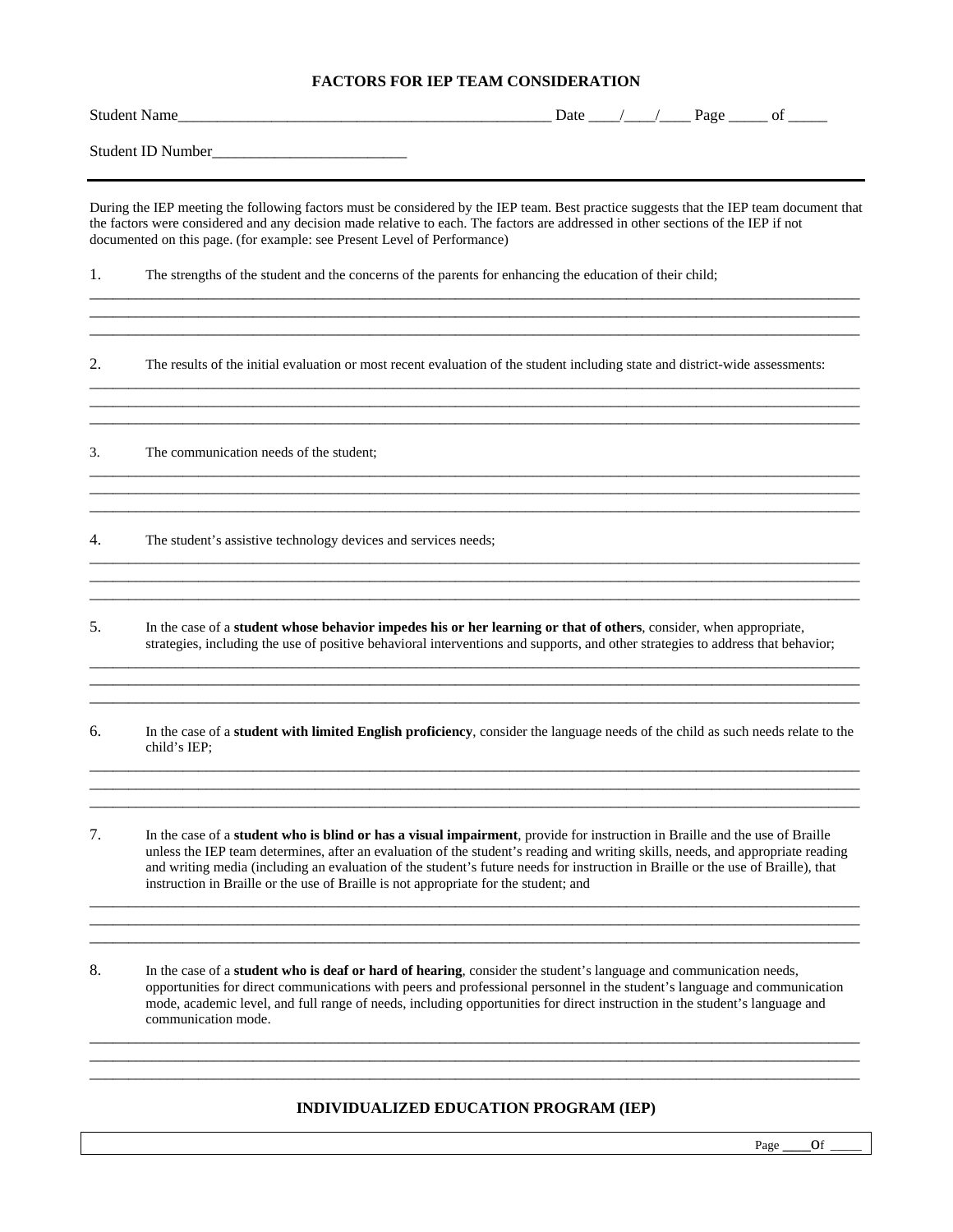#### **PRESENT LEVEL OF PERFORMANCE**

Student Name\_\_\_\_\_\_\_\_\_\_\_\_\_\_\_\_\_\_\_\_\_\_\_\_\_\_\_\_\_\_\_\_\_\_\_\_\_\_\_\_\_\_\_\_\_\_\_\_\_\_\_\_\_\_\_\_\_\_ Date\_\_\_\_/\_\_\_\_/\_\_\_\_ Page \_\_\_of\_\_\_

Student ID Number\_\_\_\_\_\_\_\_\_\_\_\_\_\_\_\_\_\_\_\_\_\_\_\_\_\_\_\_\_\_\_\_\_\_\_\_\_\_

The Present Level of Performance describes the effect of the student's disability on the student's involvement and progress in the general education curriculum and area(s) of need. This includes the student's performance in academic areas (reading, math, science, history/social sciences, etc.) and functional areas (socialization, communication, behavior, personal management, self-determination, etc.). Test scores should include an explanation. For preschool age students this section should include how the student's disability affects the student's participation in appropriate activities. There should be a direct relationship between the present level of performance and the other components of the IEP.

**\_\_\_\_\_\_\_\_\_\_\_\_\_\_\_\_\_\_\_\_\_\_\_\_\_\_\_\_\_\_\_\_\_\_\_\_\_\_\_\_\_\_\_\_\_\_\_\_\_\_\_\_\_\_\_\_\_\_\_\_\_\_\_\_\_\_\_\_\_\_\_\_\_\_\_\_\_\_\_\_\_\_\_\_\_\_\_\_\_\_\_\_\_\_\_\_\_\_\_**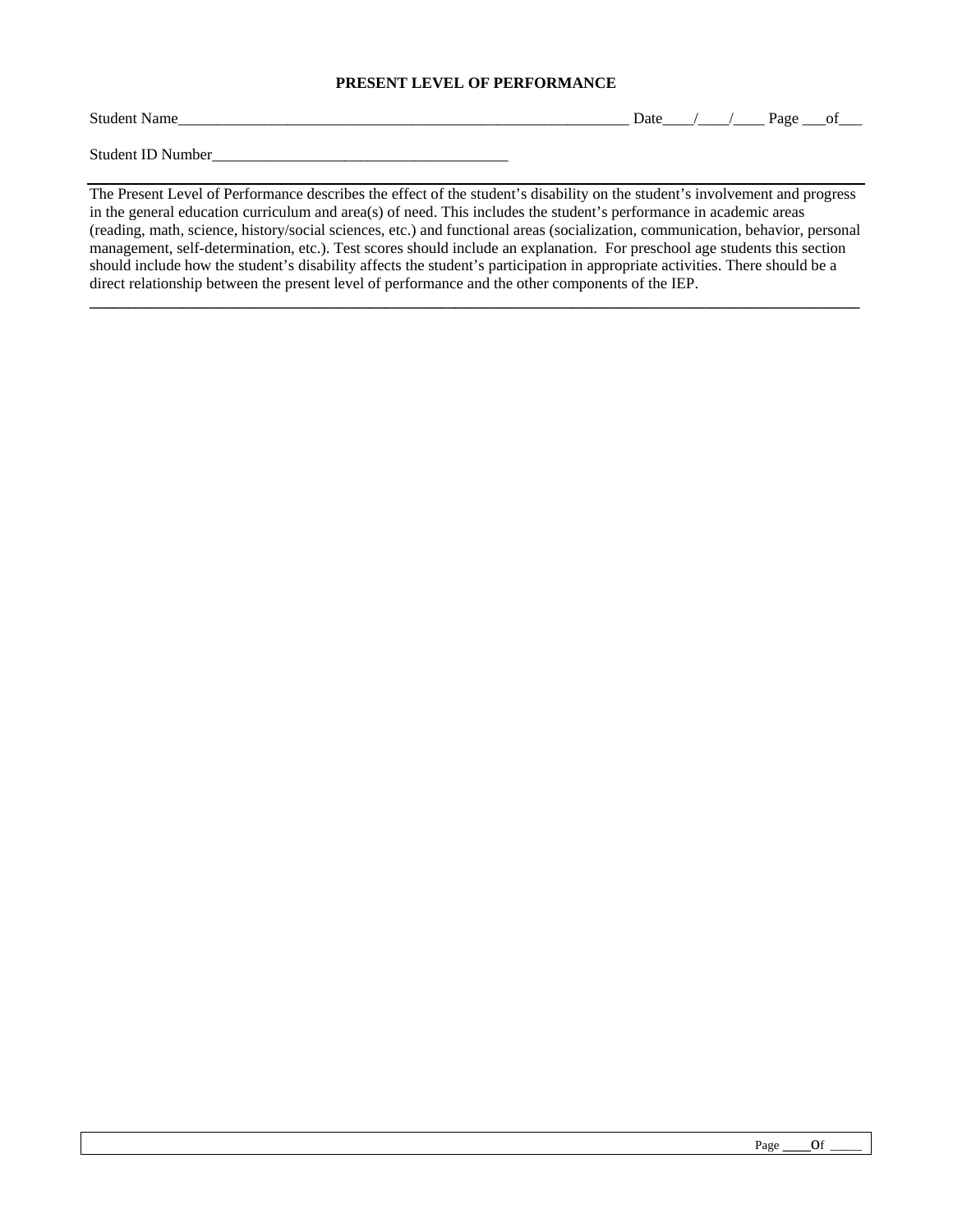## **PRESENT LEVEL OF PERFORMANCE, Continued**

| --<br>___<br>______ |
|---------------------|
|---------------------|

Student ID Number\_\_\_\_\_\_\_\_\_\_\_\_\_\_\_\_\_\_\_\_\_\_\_\_\_\_\_\_\_\_\_\_\_\_

**PRESENT LEVEL OF PERFORMANCE, continued.**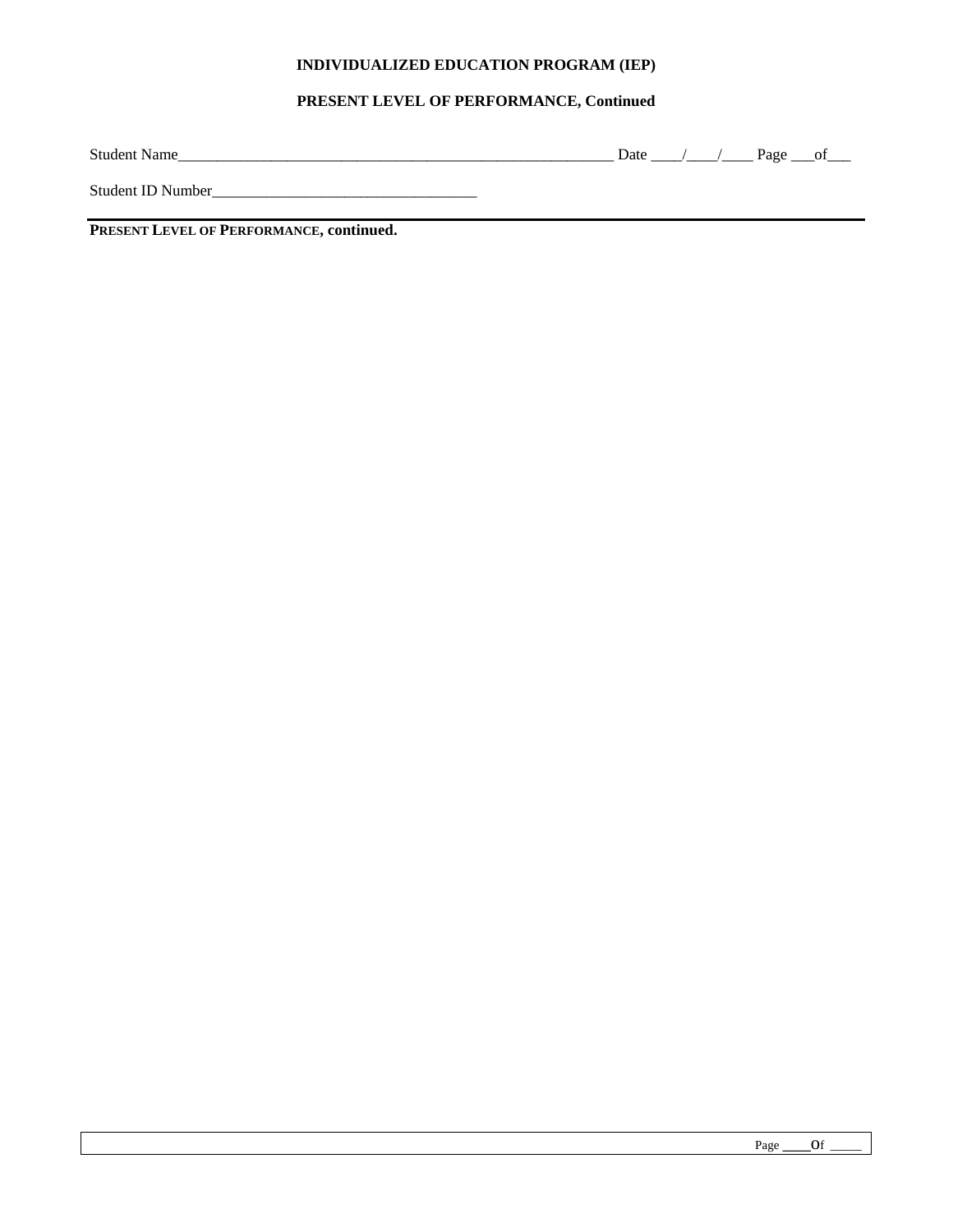#### **PARTICIPATION IN THE STATE ACCOUNTABILITY/ASSESSMENT SYSTEM, DIPLOMA, AND TRANSITION STATUS**

| $\frac{1}{2}$ Date $\frac{1}{2}$ Page of<br>Student Name                                                                                                                                                                                                                                                                                                                                                                                   |
|--------------------------------------------------------------------------------------------------------------------------------------------------------------------------------------------------------------------------------------------------------------------------------------------------------------------------------------------------------------------------------------------------------------------------------------------|
| Student ID Number                                                                                                                                                                                                                                                                                                                                                                                                                          |
|                                                                                                                                                                                                                                                                                                                                                                                                                                            |
| PARTICIPATION IN THE STATE ACCOUNTABILITY/ASSESSMENT SYSTEM: Discuss annually. If this is a<br>testing year, based on the present level of performance, is this student being considered for participation in the Virginia<br>Alternate Assessment Program (VAAP), which is based on Aligned Standards of Learning? $\Box$ No $\Box$ Yes<br>If yes, complete the "VAAP Participation Criteria" prior to making this decision.              |
| Does the student meet the VAAP participation criteria? $\Box$ No $\Box$ Yes<br>If yes, refer to the Aligned Standards of Learning for developing annual goals and short-term objectives or benchmarks.                                                                                                                                                                                                                                     |
|                                                                                                                                                                                                                                                                                                                                                                                                                                            |
| <b>DIPLOMA STATUS:</b> Discuss annually. This student is a candidate for a:                                                                                                                                                                                                                                                                                                                                                                |
| Advanced Studies Diploma<br>Modified Standard Diploma*<br>Special Diploma<br><b>□</b> Standard Diploma<br><b>FI</b> GED Certificate (General Educational Development - only for those who meet requirements of the<br>GED program)<br>Certificate of Program Completion<br>$\overline{\Box}$ Not discussed at this time                                                                                                                    |
| Projected Graduation/Exit Date: _____<br>Is the student projected to graduate/exit school this year? $\Box$ No $\Box$ Yes<br>If yes, inform the student and parents that a Summary of Performance will be provided prior to graduating/exiting school.                                                                                                                                                                                     |
| *Selecting the Modified Standard Diploma option is determined by the IEP team and the student, where appropriate, at any<br>point after the student's eighth grade year. In pursuing a Modified Standard Diploma, the IEP team shall consider the<br>student's need for occupational readiness upon school completion, including consideration of courses to prepare the student<br>as a career and technical education program completer. |
| NOTE:<br>Special education and related services end upon receiving an Advanced Studies Diploma or Standard Diploma. If the<br>student receives a Modified Standard Diploma, Special Diploma, Certificate of Program Completion, or a GED Certificate,<br>the student remains entitled to a free appropriate public education through age 21.                                                                                               |
| <b>SECONDARY TRANSITION STATUS:</b> Discuss annually beginning the year prior to entering high school course work,<br>or younger. This must be discussed beginning not later than the first IEP to be in effect when the student is age 16.                                                                                                                                                                                                |
| Is secondary transition being addressed? $\Box$ No $\Box$ Yes<br>If yes, complete the "Secondary Transition" pages before developing measurable annual goals.                                                                                                                                                                                                                                                                              |
| Will the student be graduating or exceeding the age of eligibility this year? $\Box$ No $\Box$ Yes<br>If yes, a Summary of Performance must be provided to the student prior to graduating or exceeding the age of eligibility.                                                                                                                                                                                                            |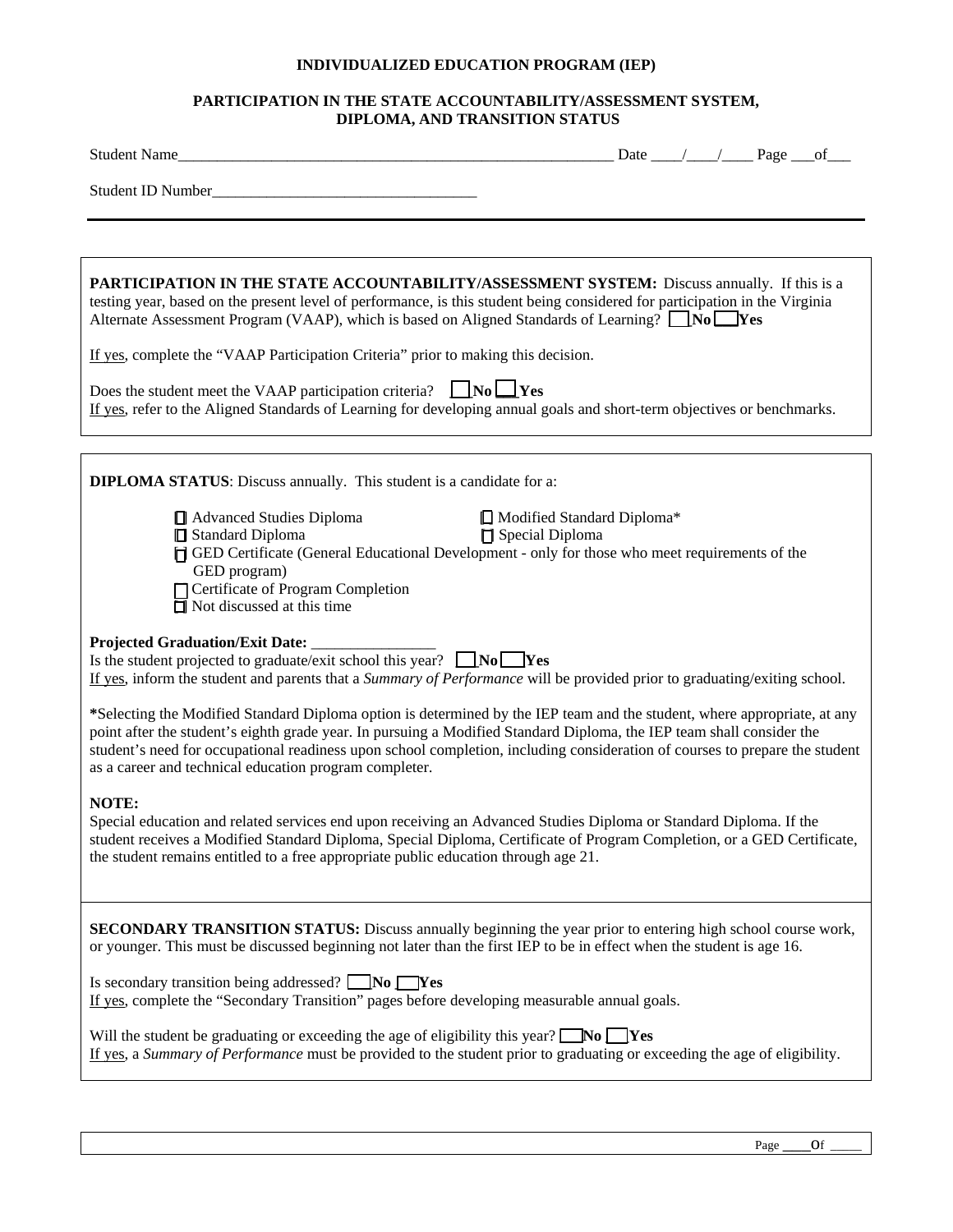#### **MEASURABLE ANNUAL GOALS, PROGRESS REPORT**

| <b>Student Name</b>      |              | Date | Page | 0Ī |
|--------------------------|--------------|------|------|----|
| <b>Student ID Number</b> | Area of Need |      |      |    |

## **# \_\_\_\_\_ MEASURABLE ANNUAL GOAL:**

| How will progress toward this annual goal be measured? (check all that apply) |                          |                            |
|-------------------------------------------------------------------------------|--------------------------|----------------------------|
| <b>Classroom Participation</b>                                                | Observation              |                            |
| Checklist                                                                     | Special Projects         | Criterion-referenced test: |
| <b>Classwork</b>                                                              | <b>Tests and Quizzes</b> | Norm-referenced test:      |
| l Homework                                                                    | <b>Written Reports</b>   | I Other:                   |

#### **Progress on this goal will be reported using the following codes. Comments may be attached using optional progress report comment form.**

**SP** -The student is making **S**ufficient **P**rogress to achieve this annual goal within the duration of this IEP.

**ES -** The student demonstrates **E**merging **S**kill but may not achieve this goal within the duration of this IEP.

**M** -The student has **M**astered this annual goal.

**IP -**The student has demonstrated **I**nsufficient **P**rogress to meet this annual goal and may not achieve this goal within the duration of this IEP.

**NI -**The student has **N**ot been provided **I**nstruction on this goal.

| <b>Anticipated Date of Progress Report</b> |  |  |  |
|--------------------------------------------|--|--|--|
| <b>Actual Date of Progress Report</b>      |  |  |  |
| <b>Progress Code</b>                       |  |  |  |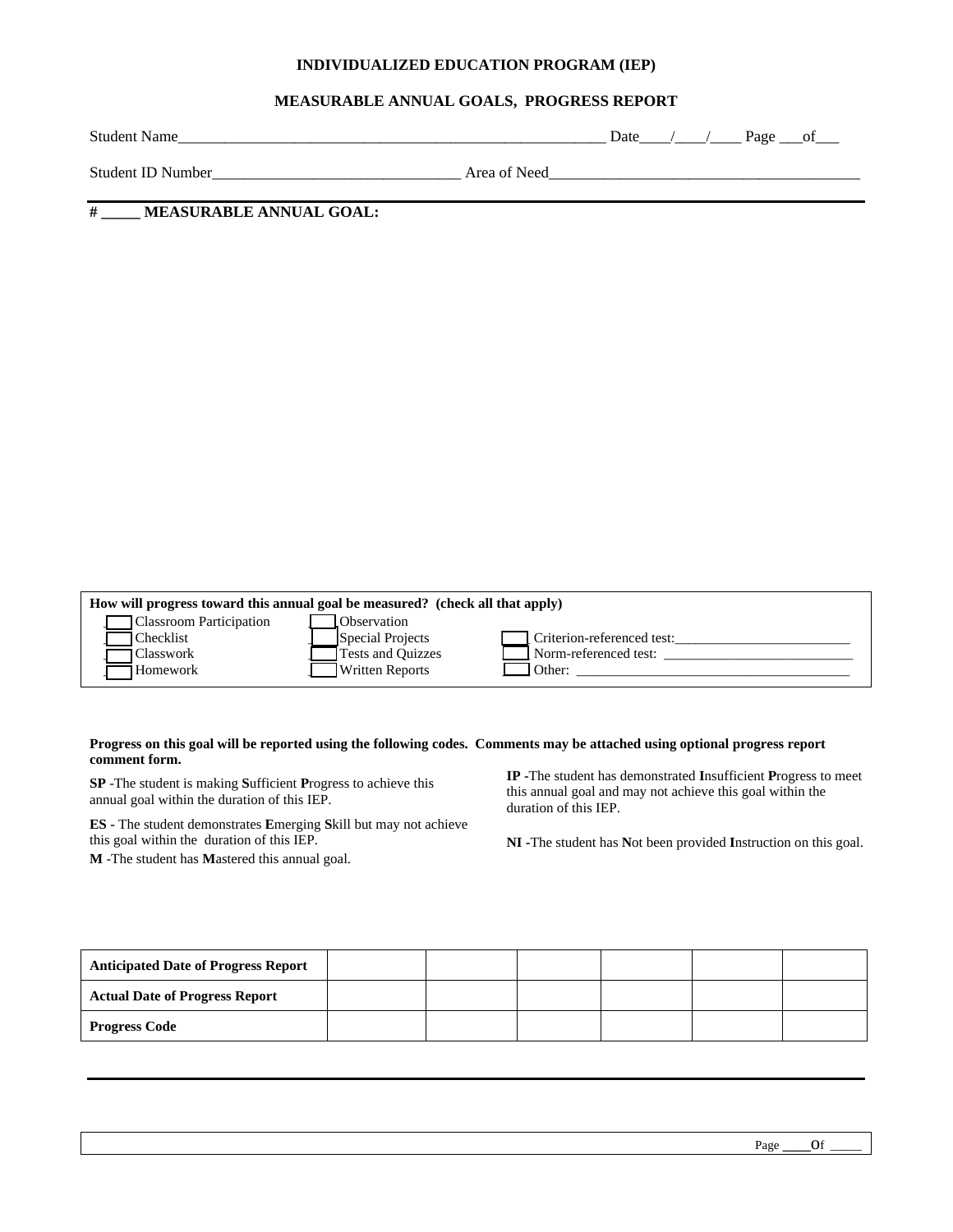## **SHORT TERM OBJECTIVES / BENCHMARKS**

| <b>Student Name</b>                                                                                                             | Date                 | $Page$ of |  |
|---------------------------------------------------------------------------------------------------------------------------------|----------------------|-----------|--|
| <b>Student ID Number</b>                                                                                                        | Goal # Area of Need: |           |  |
| ____<br>____<br>the contract of the contract of the contract of the contract of the contract of the contract of the contract of |                      |           |  |

**Short Term Objectives or Benchmarks, as needed** 

Objective/Benchmark #\_\_\_

Objective/Benchmark #\_\_\_

Objective/Benchmark #\_\_\_

Objective/Benchmark #\_\_\_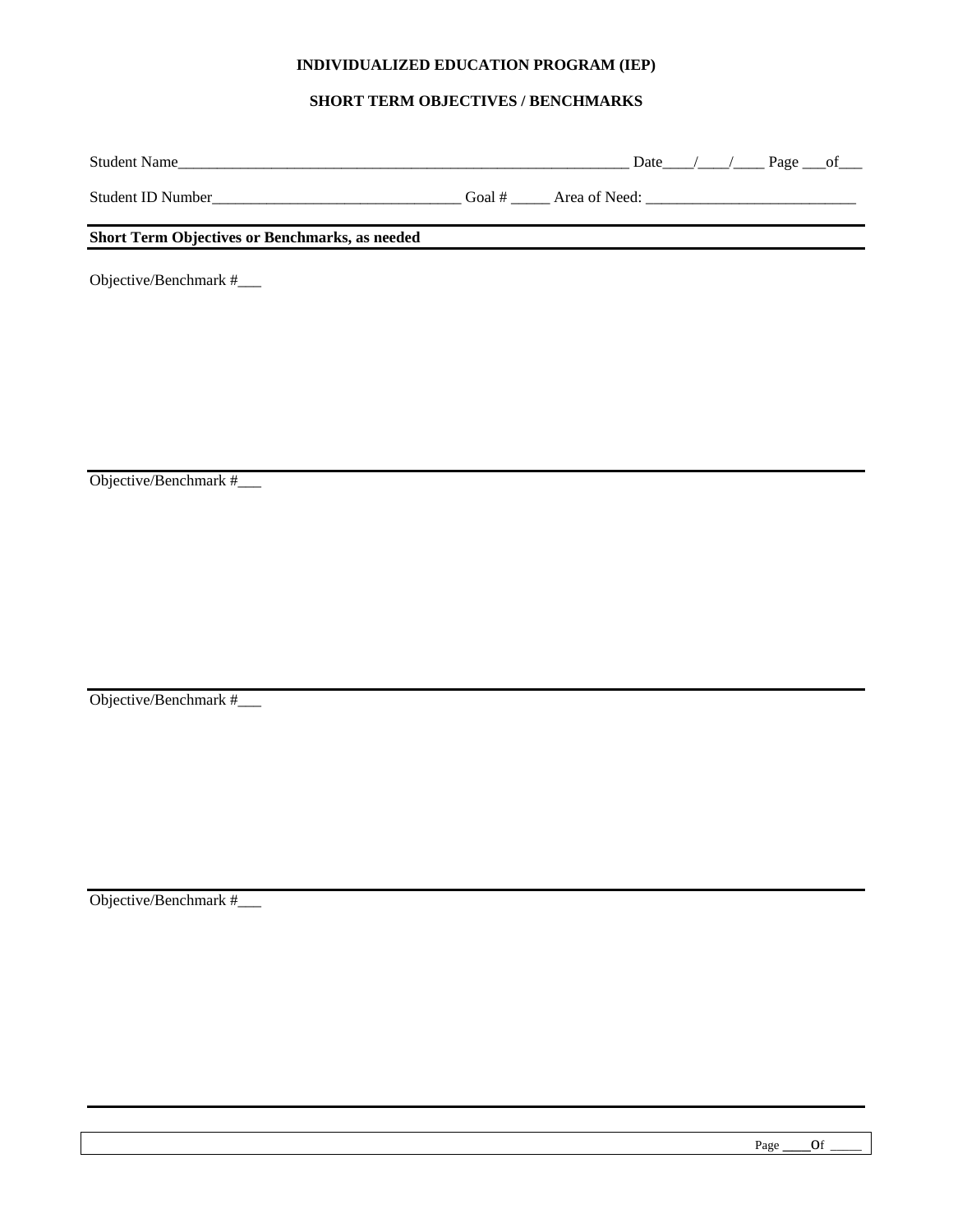#### **SERVICES – LEAST RESTRICTIVE ENVIRONMENT – PLACEMENT**

| <b>Student Name</b>      | Date | Page of |
|--------------------------|------|---------|
| <b>Student ID Number</b> |      |         |

#### **Least Restrictive Environment (LRE)**

When discussing the least restrictive environment and placement options, the following must be considered:

- To the maximum extent appropriate, the student is educated with children without disabilities.
- Special classes, separate schooling or other removal of the student from the regular educational environment occurs only when the nature or severity of the disability is such that education in regular classes with the use of supplementary aids and services cannot be achieved satisfactorily.
- The student's placement should be as close as possible to the child's home and unless the IEP of the student with a disability requires some other arrangement, the student is educated in the school that he or she would attend if he or she did not have a disability.
- In selecting the LRE, consideration is given to any potential harmful effect on the student or on the quality of services that he/she needs.
- The student with a disability is not removed from education in age-appropriate regular classrooms solely because of needed modifications in the general curriculum.

#### **Free Appropriate Public Education (FAPE)**

When discussing FAPE for this student, it is important for the IEP team to remember that FAPE may include, as appropriate:

- Educational Programs and Services
- Proper Functioning of Hearing Aids
- Assistive Technology
- Transportation
- Nonacademic and Extracurricular Services and Activities
- Physical Education
- Extended School Year Services
- Length of School Day

**SERVICES**: Identify the service(s), including frequency, duration and location, that will be provided to or on behalf of the student in order for the student to receive a free appropriate public education. These services are the special education services and as necessary, the related services, supplementary aids and services based on peer-reviewed research to the extent practicable, assistive technology, supports for personnel, accommodations and/or modifications\* and extended school year services\* the student will receive that will address area(s) of need as identified by the IEP team. Address any needed transportation and physical education services including accommodations and/or modifications.

| Service(s) | Frequency | Location | Duration<br>m/d/y to m/d/y |
|------------|-----------|----------|----------------------------|
|            |           |          |                            |
|            |           |          |                            |
|            |           |          |                            |
|            |           |          |                            |
|            |           |          |                            |
|            |           |          |                            |

\*These services are listed on the "Accommodations/Modifications" page and "Extended School Year Services" page, as needed.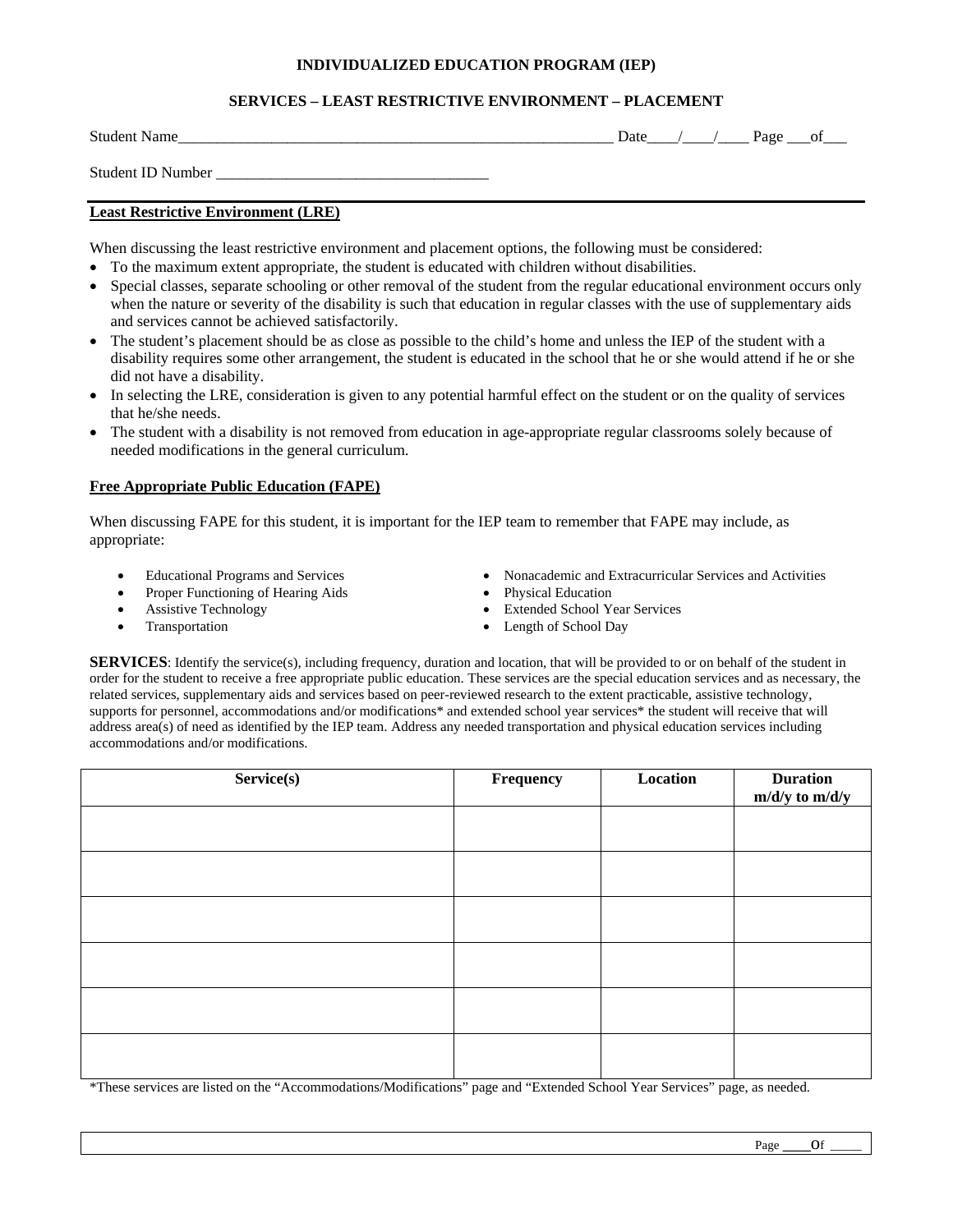### **SERVICES – LEAST RESTRICTIVE ENVIRONMENT – PLACEMENT, Continued**

## **ACCOMMODATIONS/MODIFICATIONS**

| <b>Student Name</b>      | Joto |  | $P_{300}$ |  |
|--------------------------|------|--|-----------|--|
| <b>Student ID Number</b> |      |  |           |  |

This student will be provided access to general education classes, special education classes, other school services and activities including nonacademic activities and extracurricular activities, and education related settings:

with no accommodations/modifications

with the following accommodations/modifications

Accommodations/modifications provided as part of the instructional and testing/assessment process will allow the student equal opportunity to access the curriculum and demonstrate achievement. Accommodations/modifications also provide access to nonacademic and extracurricular activities and educationally related settings. Accommodations/modifications based solely on the potential to enhance performance beyond providing equal access are inappropriate.

Accommodations may be in, but not limited to, the areas of time, scheduling, setting, presentation and response. The impact of any modifications listed should be discussed, including the earning of credits for graduation.

#### **ACCOMMODATIONS/MODIFICATIONS** (list, as appropriate)

| Accommodation(s)/Modification(s) | Frequency | Location | <b>Duration</b> |
|----------------------------------|-----------|----------|-----------------|
|                                  |           |          |                 |
|                                  |           |          |                 |
|                                  |           |          |                 |
|                                  |           |          |                 |
|                                  |           |          |                 |
|                                  |           |          |                 |
|                                  |           |          |                 |
|                                  |           |          |                 |
|                                  |           |          |                 |
|                                  |           |          |                 |
|                                  |           |          |                 |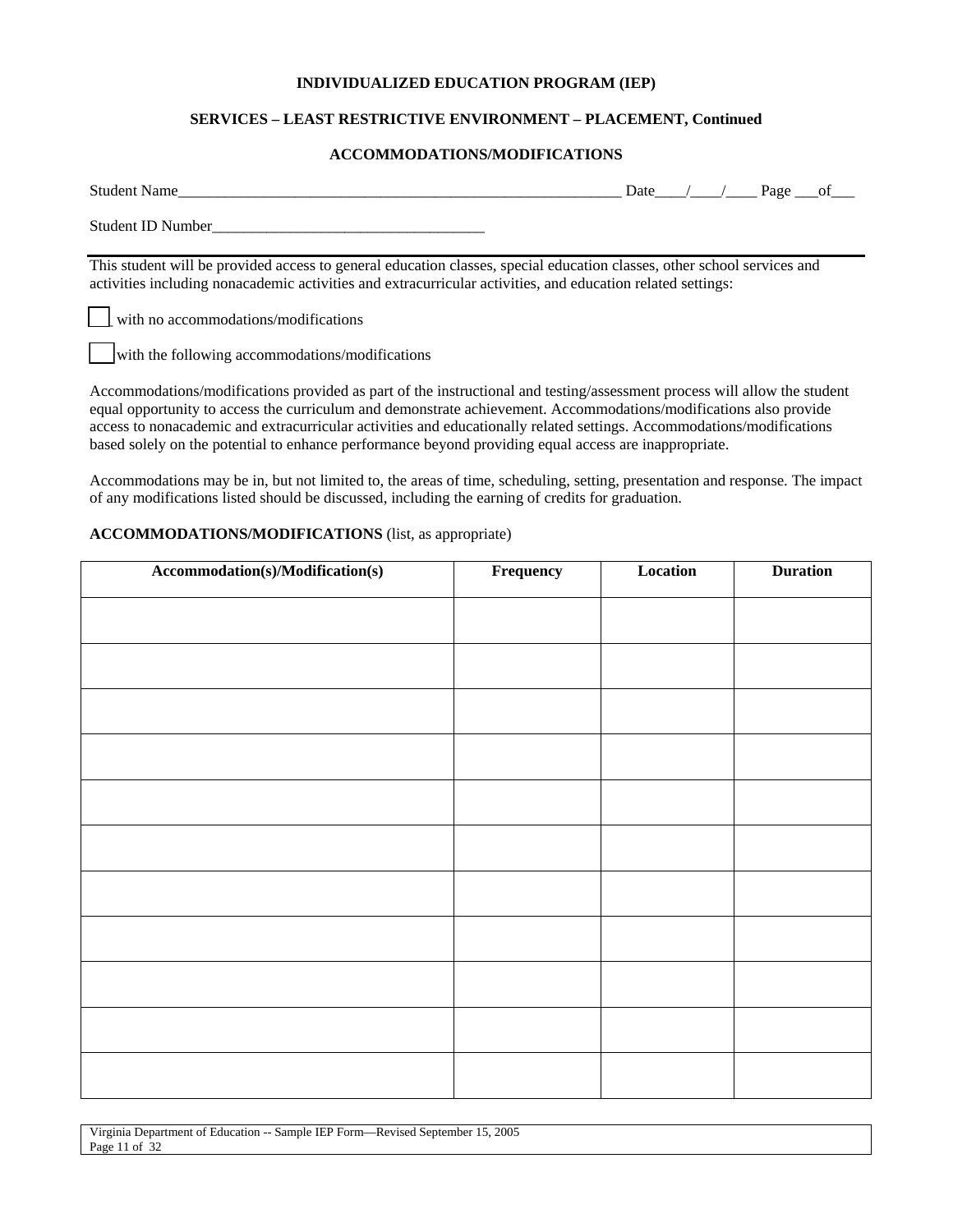## **SERVICES – LEAST RESTRICTIVE ENVIRONMENT – PLACEMENT, Continued**

#### **PARTICIPATION IN STATE AND DISTRICT-WIDE ASSESSMENTS**

| <b>Student Name</b> |  |
|---------------------|--|
|---------------------|--|

Date  $\sqrt{2\pi}$  Page of

Student ID Number\_\_\_\_\_\_\_\_\_\_\_\_\_\_\_\_\_\_\_\_\_\_\_\_\_\_\_\_\_\_\_\_\_\_\_

## **STATE AND DISTRICT-WIDE ASSESSMENTS**

This student's participation in state or district-wide assessments must be considered and discussed. During the duration of this IEP:

| Will the student be at an age or a grade level for which the student is eligible to participate in a state<br>or district-wide assessment?                | $\overline{N_{0}}$ $\overline{Y_{es}}$ |
|-----------------------------------------------------------------------------------------------------------------------------------------------------------|----------------------------------------|
| Will the student be enrolled in a course for which there is a SOL End-of-Course test<br>or district-wide assessment?                                      | Yes                                    |
| Will the student be participating in a SOL remediation recovery program?                                                                                  | Yes<br>$\overline{\rm No}$             |
| Will the student need to take a state assessment as a requirement to earn an Advanced Studies<br>Diploma, Standard Diploma, or Modified Standard Diploma? | <b>Yes</b><br>$N_0$                    |

**If Yes to any of the above, check the assessment(s) considered and attach the assessment page(s), which will document the assessments and decisions made about participation and any needed accommodations and/or modifications.** 

|  |  | $\Box$ State Assessments: |
|--|--|---------------------------|
|--|--|---------------------------|

Ι

\_\_\_ SOL Assessments and retake (SOL) \_\_\_\_\_\_\_\_\_\_\_\_\_\_\_\_\_\_\_\_\_\_\_\_\_\_\_ Virginia Grade Level Alternative (VGLA)\* Virginia Substitute Evaluation Program (VSEP)\* Virginia Alternate Assessment Program (VAAP)\*\*  $\Box$  Other State Approved Substitute(s):  $\Box$  District-wide Assessment (List):

\* Refer to Procedures for Determining Participation in the Assessment Component of Virginia's Accountability System and the Procedural Manuals for VGLA and VSEP*.*

\*\*Refer to Virginia Alternate Assessment Program (VAAP) Participation Criteria and Procedural Manual*.*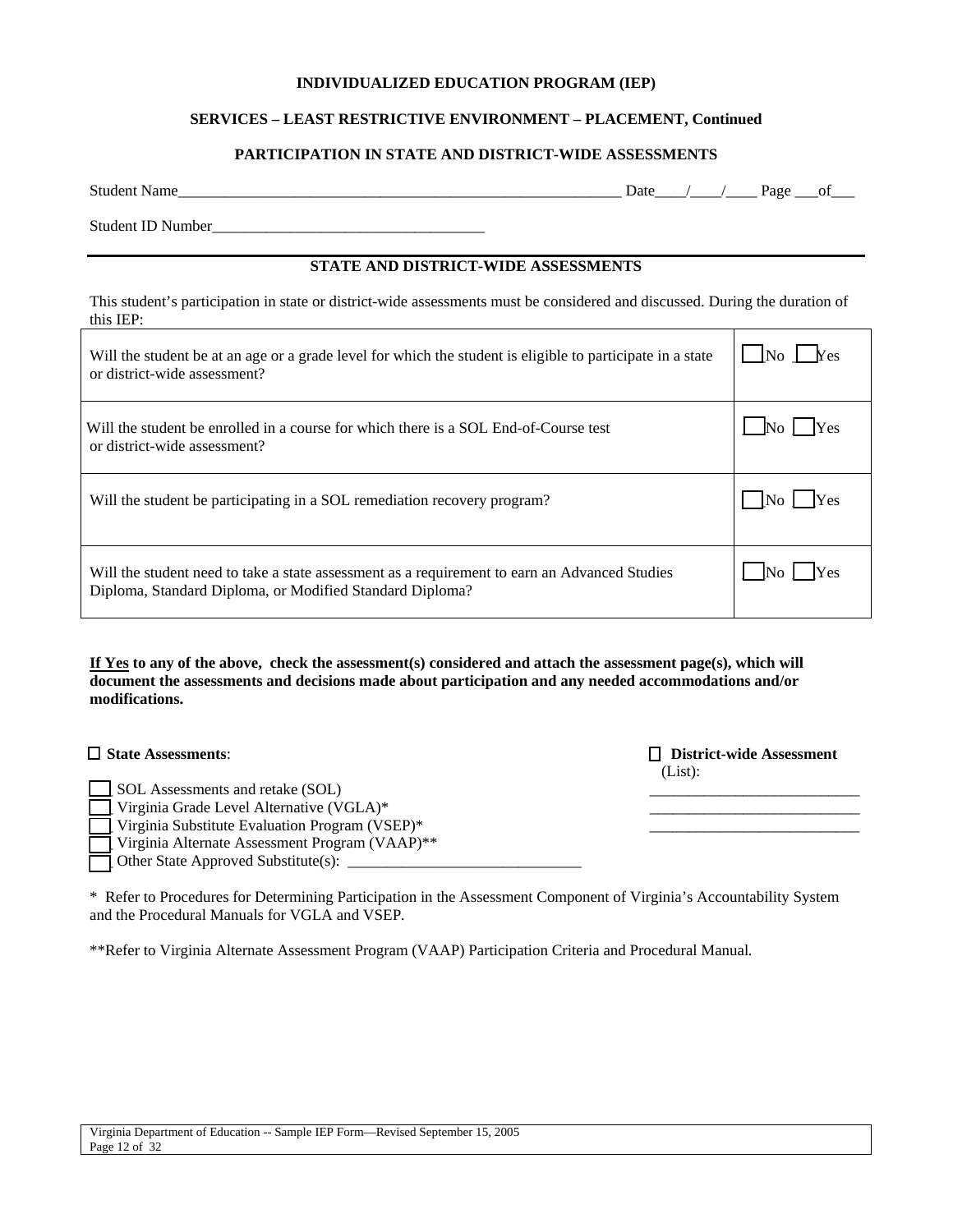#### **SERVICES – LEAST RESTRICTIVE ENVIRONMENT – PLACEMENT, Continued**

Student Name\_\_\_\_\_\_\_\_\_\_\_\_\_\_\_\_\_\_\_\_\_\_\_\_\_\_\_\_\_\_\_\_\_\_\_\_\_\_\_\_\_\_\_\_\_\_\_\_\_\_\_\_\_\_\_\_\_ Date\_\_\_\_/\_\_\_\_/\_\_\_\_ Page \_\_\_of\_\_\_

Student ID Number\_\_\_\_\_\_\_\_\_\_\_\_\_\_\_\_\_\_\_\_\_\_\_\_\_\_\_\_\_\_\_\_\_\_\_

## **PLACEMENT**

The team may consider placement options in conjunction with discussing any needed supplementary aids and services, accommodations/ modifications, assistive technology, and supports for school personnel. In considering the placement continuum options, check those the team discussed. Then, describe the placement selected in the **PLACEMENT DECISION** section below. Determination of the Least Restrictive Environment (LRE) and placement may be one or a combination of options along the continuum.

#### **Placement Continuum Options Considered:**

**Services provided in:** 

| $\Box$ general education class(es)       |
|------------------------------------------|
| $\Box$ special class(es)                 |
| $\Box$ special education day school      |
| state special education program / school |
| $\Box$ residential facility              |
| home-based                               |
| hospital                                 |
| other (describe):                        |

#### **PLACEMENT DECISION:**

Based upon identified services and the consideration of least restrictive environment (LRE) and placement continuum options, describe in the space below the placement. Additionally, summarize the discussions and decision around LRE and placement. This must include an explanation of why the student **will not** be participating with students without disabilities in the general education class(es), programs, and activities. Attach additional pages as needed.

#### **Placement Description:**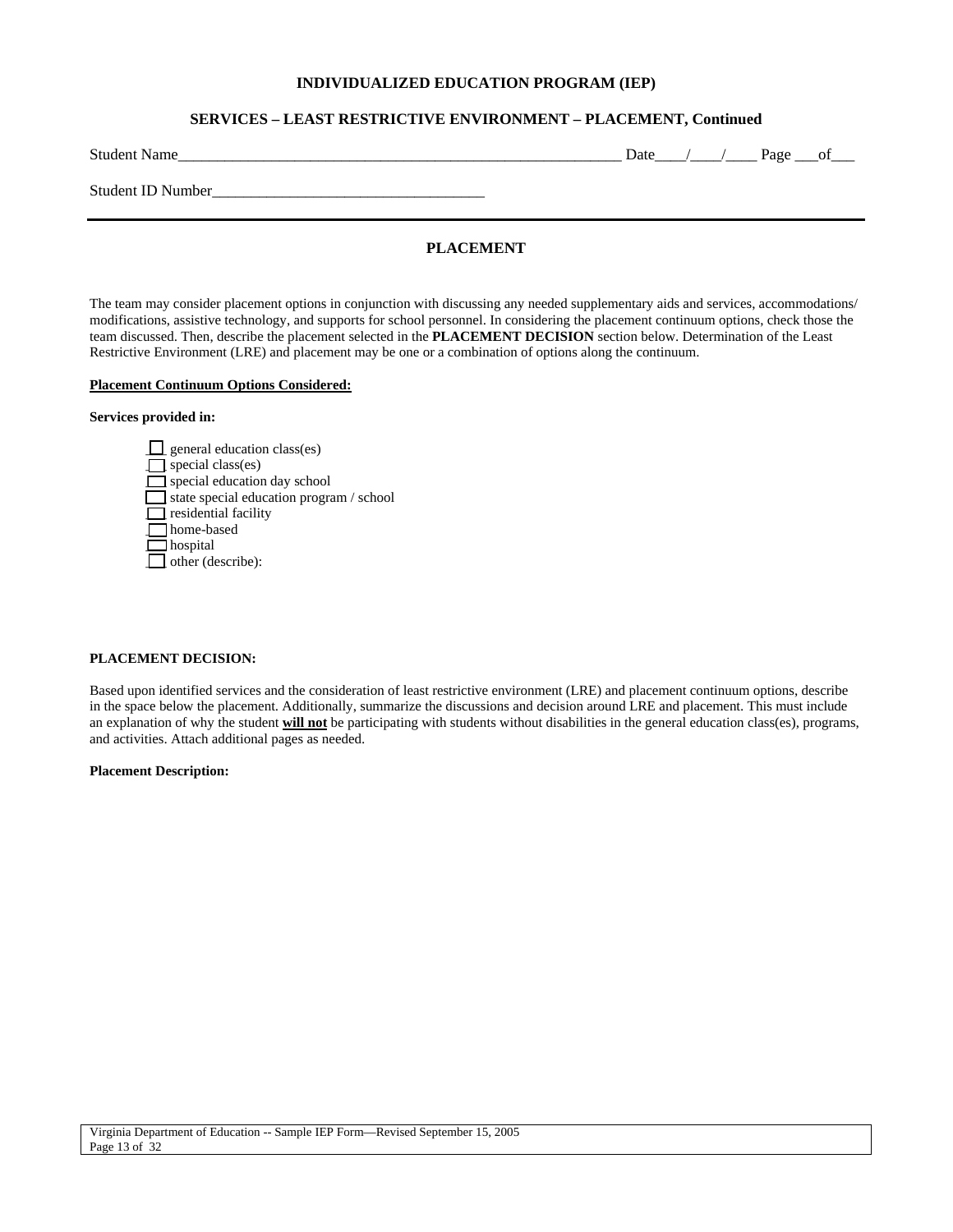### **PRIOR NOTICE/CONSENT**

| <b>Student Name</b> | Date |  | Page of |  |
|---------------------|------|--|---------|--|
| Student ID Number   |      |  |         |  |

#### **PRIOR NOTICE OF IEP AND PLACEMENT DECISION**

The school division proposes to implement this IEP and the placement decision as written. This proposed IEP and placement will allow the student to receive a free appropriate public education in the least restrictive environment. This decision is based upon a review of current records, current assessments and the student's performance as documented in the Present Level of Performance. Other options considered, if any, and the reason for their rejection are attached, or can be found in the Placement Decision section of this IEP. Additionally, other factors, if any, that are relevant to this proposal are attached. Parent and adult student rights are explained in the Procedural Safeguards. If you, the parent(s) and adult student, need another copy of the Procedural Safeguards or need assistance in understanding this information please contact  $\qquad \qquad \text{at } (\_\_) \_\_$  $at ($   $)$  or e-mail  $\overline{a}$ 

\_\_\_\_ Parent(s) initials here indicate that the parent(s) has read the above prior notice and attachments, if any, before giving permission to implement this IEP and the placement decision.

**PARENT/ADULT STUDENT CONSENT:** Indicate your response by checking the appropriate space and sign below.

\_\_\_ I give permission to implement this IEP and the placement decision.

\_\_\_ I do not give permission to implement this IEP and the placement decision.

\_\_\_\_\_\_\_\_\_\_\_\_\_\_\_\_\_\_\_\_\_\_\_\_\_\_\_\_\_\_\_\_\_\_\_\_\_\_\_\_\_\_\_\_\_\_\_\_\_\_\_\_\_\_\_\_ \_\_\_\_/\_\_\_\_/\_\_\_\_

Parent Signature or Adult Student Signature (if appropriate) Date

#### **TRANSFER OF RIGHTS AT THE AGE OF MAJORITY (age 18):**

Indicate the date that the student and parent were informed of the transfer of parental rights under IDEA to the adult student at the age of 18. This must occur at least one year prior to the age of 18.

\_\_\_\_\_\_\_\_\_\_\_\_\_\_\_\_\_\_\_\_\_ \_\_\_\_\_\_\_\_\_\_\_\_\_\_\_\_\_\_\_\_\_\_\_\_\_\_\_\_\_\_\_\_\_\_\_\_\_\_\_\_\_\_\_\_\_\_\_\_\_\_\_ Date School Official Signature

I was informed of the parental rights under IDEA and that these rights transfer to me at age 18.

\_\_\_\_\_\_\_\_\_\_\_\_\_\_\_\_\_\_\_\_\_ \_\_\_\_\_\_\_\_\_\_\_\_\_\_\_\_\_\_\_\_\_\_\_\_\_\_\_\_\_\_\_\_\_\_\_\_\_\_\_\_\_\_\_\_\_\_\_\_\_\_\_

Date Student Signature

I was informed of the parental rights under IDEA that transfer to my child at age 18.

\_\_\_\_\_\_\_\_\_\_\_\_\_\_\_\_\_\_\_\_\_ \_\_\_\_\_\_\_\_\_\_\_\_\_\_\_\_\_\_\_\_\_\_\_\_\_\_\_\_\_\_\_\_\_\_\_\_\_\_\_\_\_\_\_\_\_\_\_\_\_\_\_

Date Parent Signature

Virginia Department of Education -- Sample IEP Form—Revised September 15, 2005 Page 14 of 32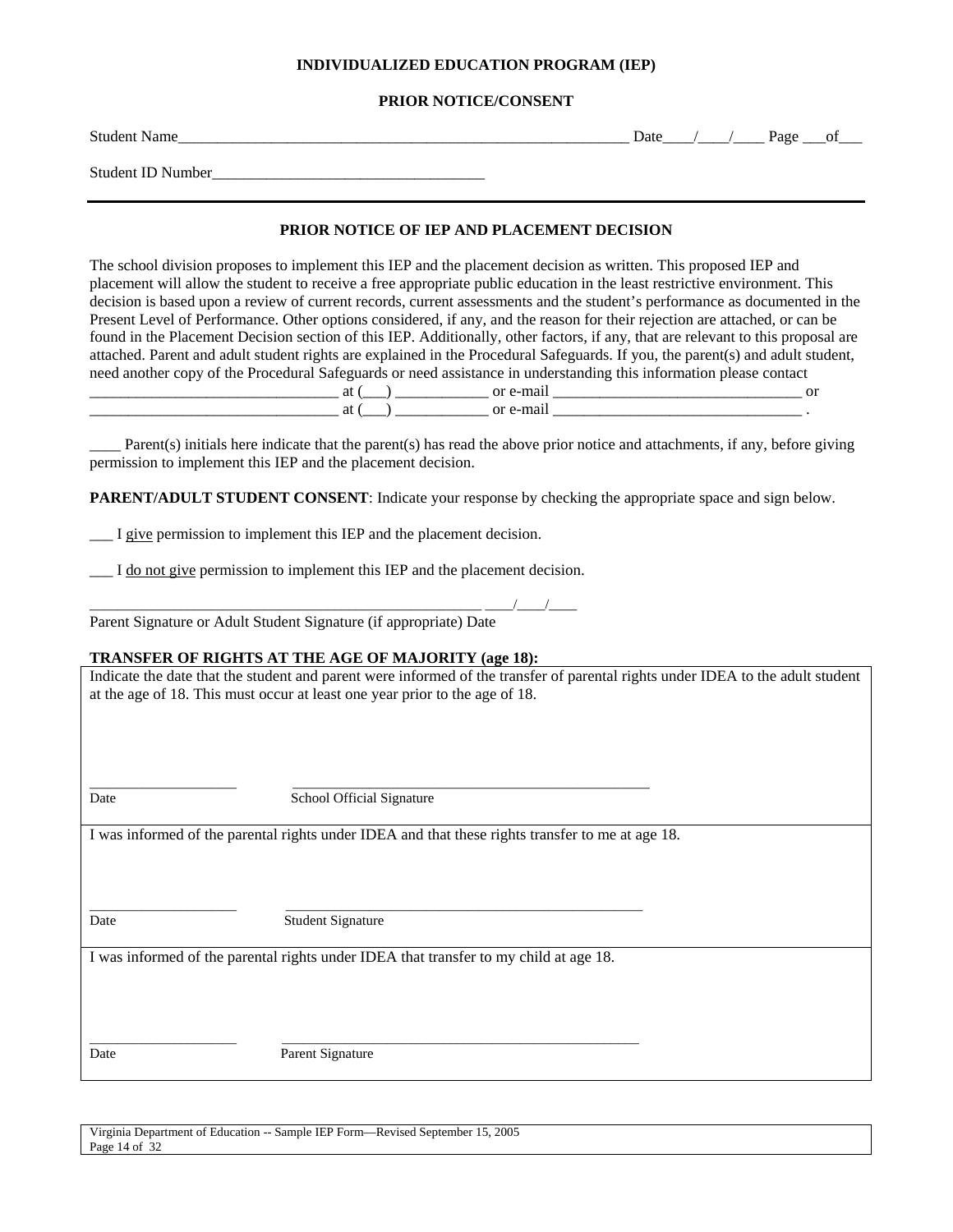## **SECTION 2**

## **Additional Forms**

# **To Be Used**

## **As Needed**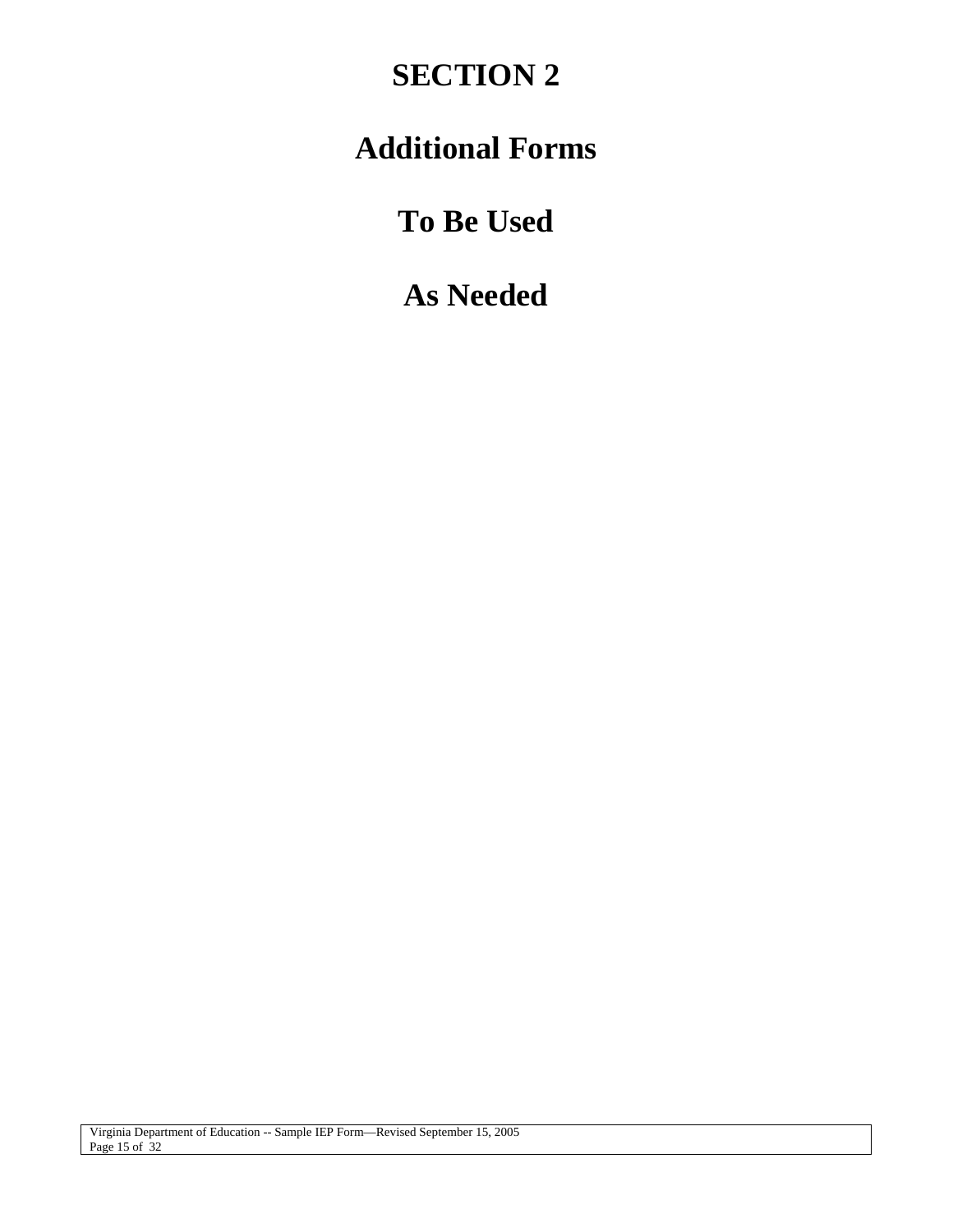#### **PROCESS CHECKLIST**

- **Welcome and introductions of team members**
- **Review purpose of meeting**
- **Review rights and procedural safeguards pertaining to special education and the IEP meeting**
- **Review of special factors to be considered by the IEP team**
- **Develop present level of performance**
- **Determine if Virginia Alternate Assessment Program (VAAP) is a consideration** (VAAP Participation Criteria must be completed to make this decision.)
- **Discuss school graduation/exit and secondary transition status**
- **Develop measurable annual goals** (Discuss progress report on previous annual goals, as needed.)
- **Determine progress report schedule**
- **Develop short-term objectives or benchmarks for the annual goals, as needed**
- **Determine any needed accommodations and/or modifications in instruction and assessment**
- **Determine participation in state and district-wide assessments**
- **Determine postsecondary goals and transition services** (beginning no later than the year student turns age 16, or younger)
- **Determine services and placement**
- **Review what is being proposed**
- **Review what has been refused**
- **Provide written prior notice and obtain parental (or adult student) consent**
- **Identify how staff will be informed of their responsibilities for implementation of the IEP**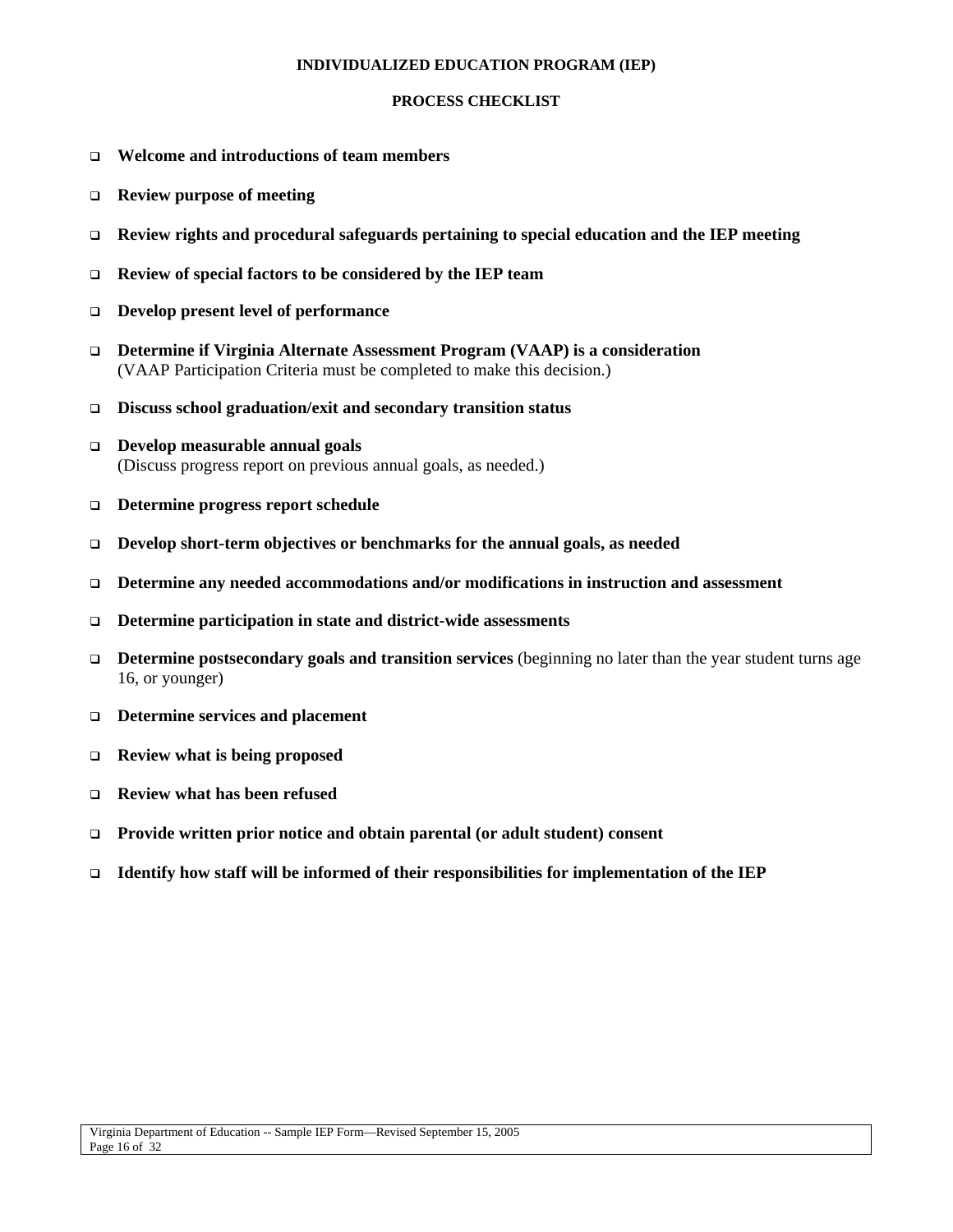#### **COVER PAGE – MEDICAID ELIGIBLE STUDENTS**

| Parent/Guardian Name |  |  |
|----------------------|--|--|
|                      |  |  |
|                      |  |  |
|                      |  |  |
|                      |  |  |
|                      |  |  |
|                      |  |  |
|                      |  |  |
|                      |  |  |
|                      |  |  |
|                      |  |  |
|                      |  |  |

#### **PARTICIPANTS INVOLVED**:

The list below indicates that the individual participated in the development of this IEP and the placement decision; it does not authorize consent. Parent or student (age 18 or older) consent is indicated on the " Prior Notice/Consent" page.

#### **NAME OF PARTICIPANT POSITION**

| For Medicaid Eligible Students Only - Required for Billable Services |           |  |
|----------------------------------------------------------------------|-----------|--|
| Physician Name                                                       | ICD9 Code |  |
| Phone $($ )                                                          |           |  |

**\*The student must be informed at least one year prior to turning 18 that the IDEA procedural safeguards (rights) transfer to**  him/her at age 18 and be provided with an explanation of those procedural safeguards . Date informed \_\_\_\_\_/\_\_\_\_/

Virginia Department of Education -- Sample IEP Form—Revised September 15, 2005 Page 17 of 32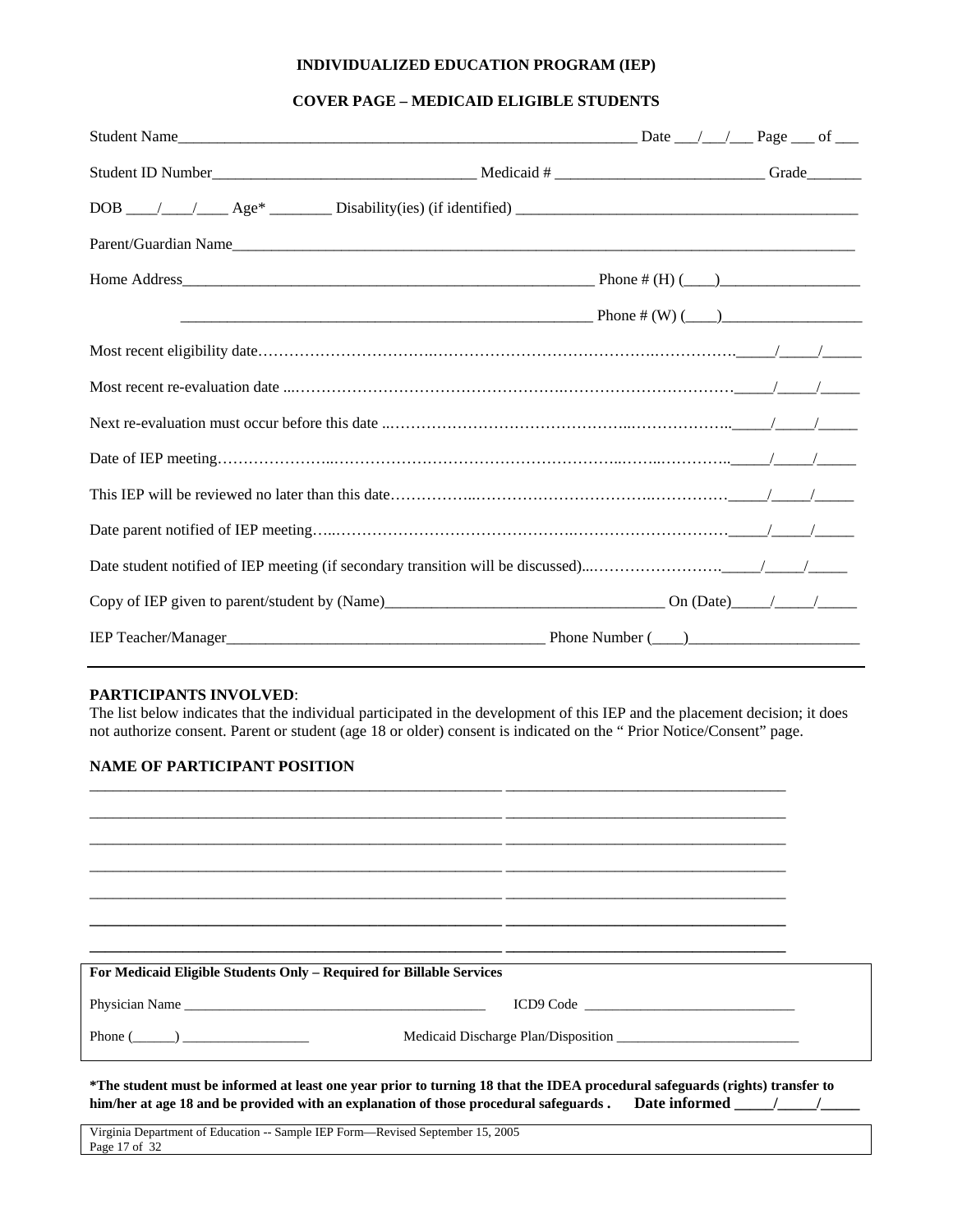## **PRESENT LEVEL OF PERFORMANCE, Continued**

Student Name\_\_\_\_\_\_\_\_\_\_\_\_\_\_\_\_\_\_\_\_\_\_\_\_\_\_\_\_\_\_\_\_\_\_\_\_\_\_\_\_\_\_\_\_\_\_\_\_\_\_\_\_\_\_ Date\_\_\_\_/\_\_\_\_/\_\_\_\_ Page \_\_\_of\_\_\_

Student ID Number\_\_\_\_\_\_\_\_\_\_\_\_\_\_\_\_\_\_\_\_\_\_\_\_\_\_\_\_\_\_\_\_\_\_\_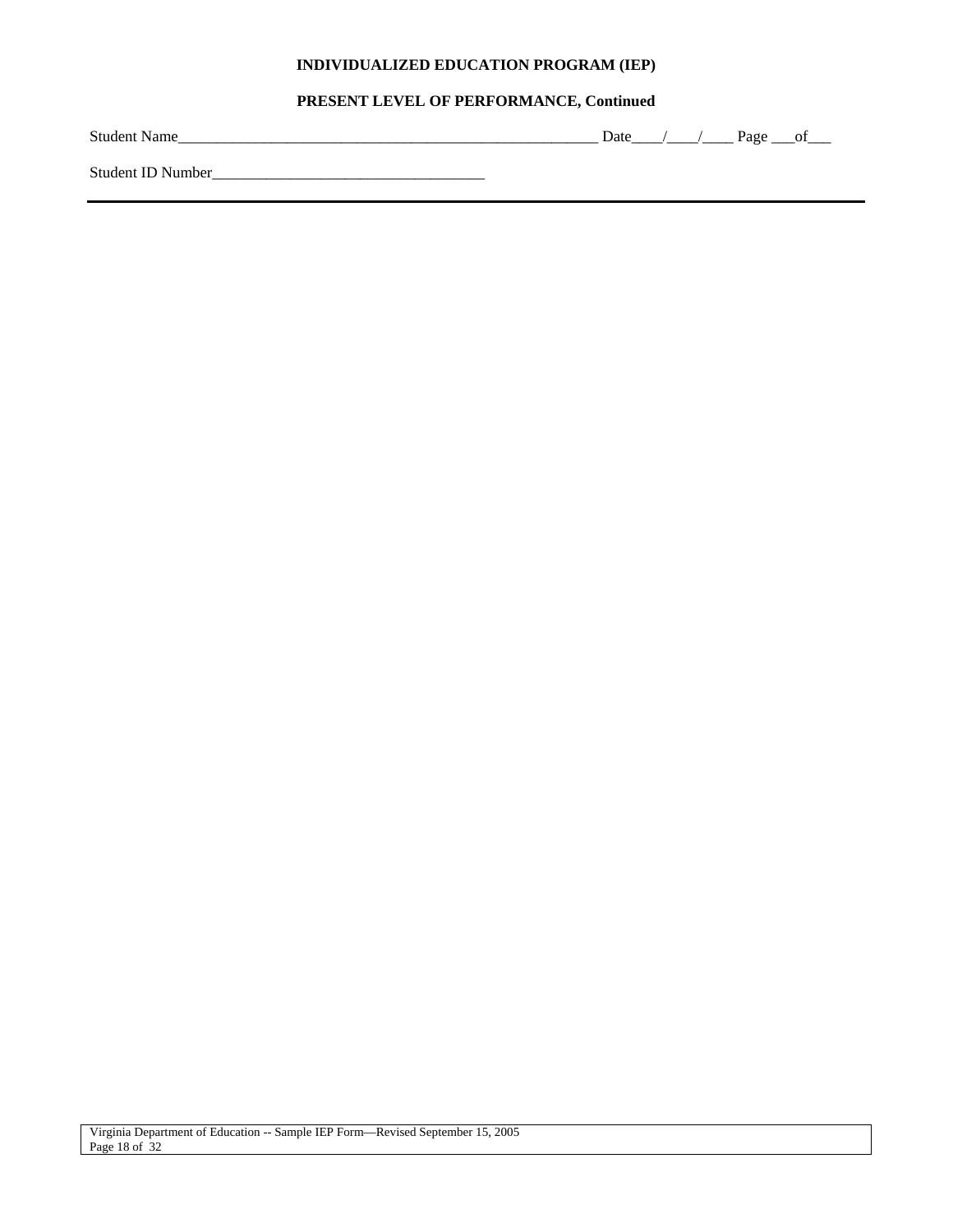## **SHORT TERM OBJECTIVES OR BENCHMARKS, Continued**

| Student Name                                          |                      | Date $\_\_\_\_\_\_\_\_\_\_\_\_\_\_\_\_\_\_\_$ |  |  |
|-------------------------------------------------------|----------------------|-----------------------------------------------|--|--|
| Student ID Number                                     | Goal # Area of Need: |                                               |  |  |
| <b>Short Term Objectives or Benchmarks, as needed</b> |                      |                                               |  |  |
| Objective/Benchmark $\#$                              |                      |                                               |  |  |

Objective/Benchmark #\_\_\_

Objective/Benchmark #\_\_\_

Objective/Benchmark #\_\_\_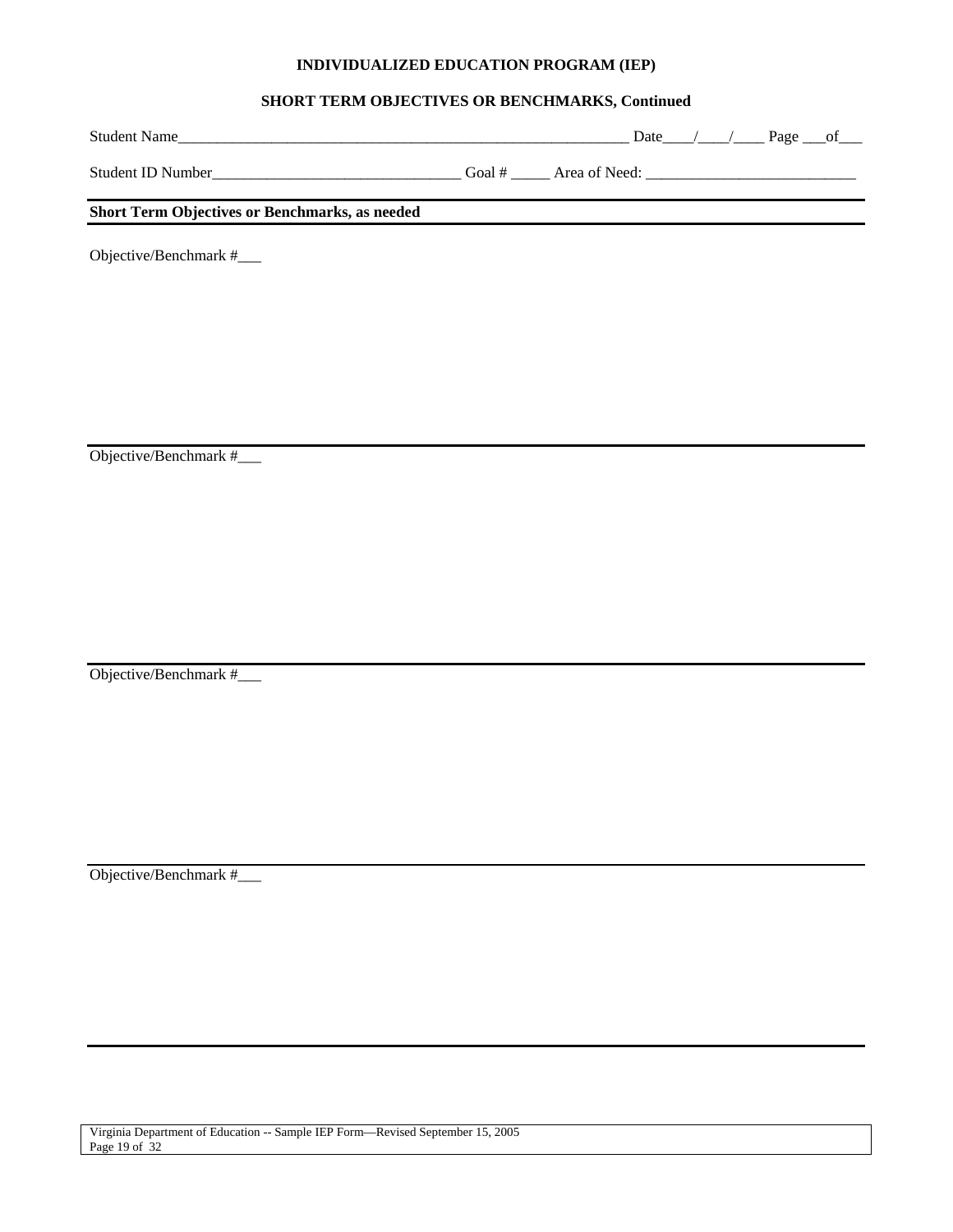#### **PROGRESS REPORT COMMENTS**

| Goal $\#$ <sub>____</sub> | Progress Report Code |  |  |  |
|---------------------------|----------------------|--|--|--|
|                           |                      |  |  |  |
| Goal $\frac{4}{x}$        | Progress Report Code |  |  |  |

Virginia Department of Education -- Sample IEP Form—Revised September 15, 2005 Page 20 of 32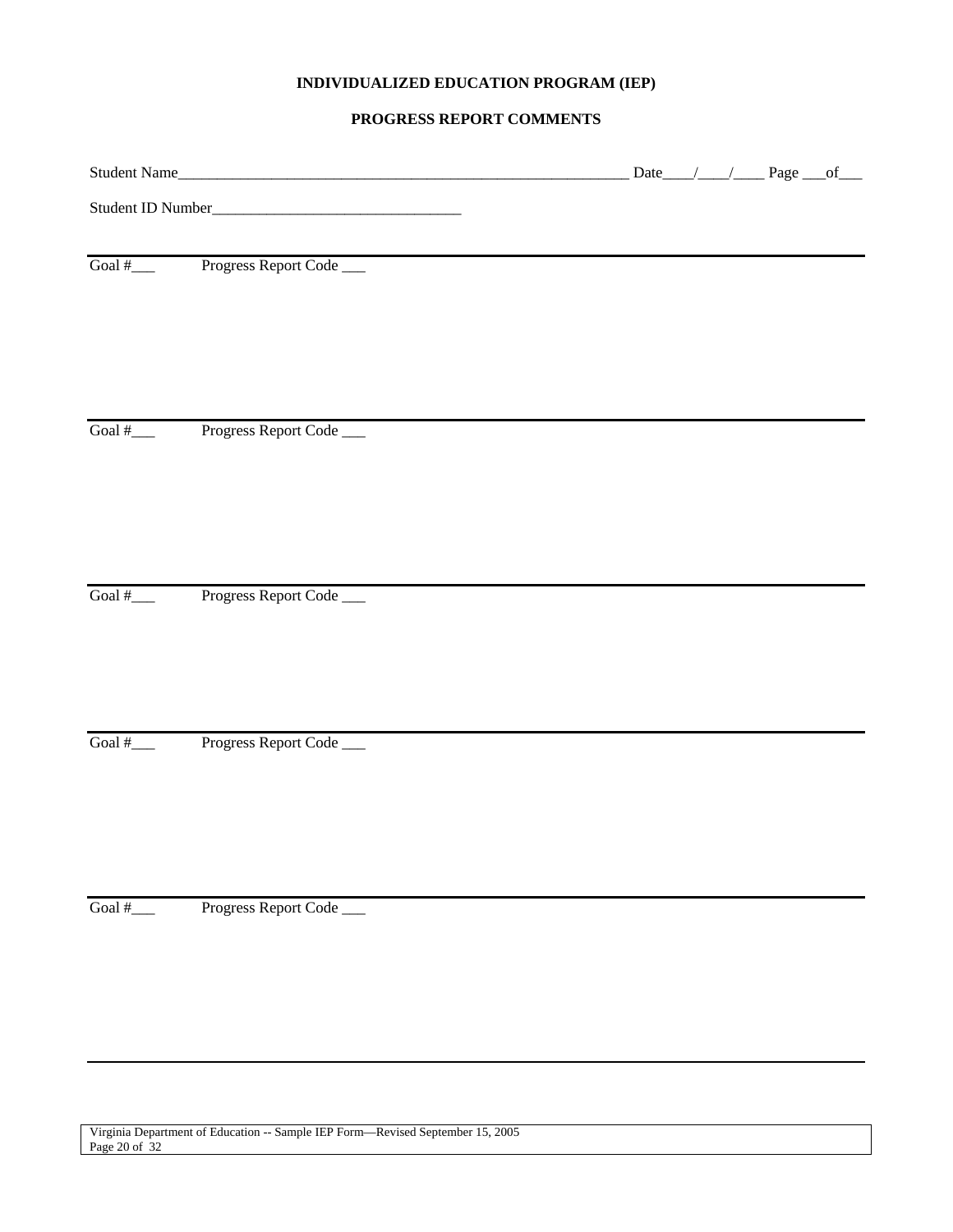#### **SECONDARY TRANSITION**

| Student Name                                                                                                                                                                                                                 | Date $/$ $/$ $\qquad$ Page of |
|------------------------------------------------------------------------------------------------------------------------------------------------------------------------------------------------------------------------------|-------------------------------|
| Student ID Number                                                                                                                                                                                                            |                               |
| <b>TRANSITION SERVICES</b><br>(Beginning no later than the IEP to be in effect at age 16, or younger)                                                                                                                        |                               |
| Are the following postsecondary goals based upon age appropriate transition assessments? $\Box$ No $\square$ Yes<br>If yes, describe the assessments here or refer to the Present Level of Performance for this information: |                               |
| 1. POSTSECONDARY EMPLOYMENT GOALS (including integrated employment, supported employment, and<br>adult services):                                                                                                            |                               |
| • Is a functional vocational evaluation needed? $\Box$ No<br><b>Yes</b><br>If yes, describe: $\Box$<br>• Is specially designed instruction needed? $\Box$ No $\Box$ Yes                                                      |                               |
| If yes, describe (make sure the IEP addresses this need through goals, services, etc.):                                                                                                                                      |                               |
|                                                                                                                                                                                                                              |                               |

#### **2. POSTSECONDARY EDUCATION/TRAINING GOALS (including continuing and adult education, vocational education, and adult services):**  \_\_\_\_\_\_\_\_\_\_\_\_\_\_\_\_\_\_\_\_\_\_\_\_\_\_\_\_\_\_\_\_\_\_\_\_\_\_\_\_\_\_\_\_\_\_\_\_\_\_\_\_\_\_\_\_\_\_\_\_\_\_\_\_\_\_\_\_\_\_\_\_\_\_\_\_\_\_\_\_\_\_\_\_\_\_\_\_\_\_\_\_\_\_\_\_\_\_\_

 $\_$  ,  $\_$  ,  $\_$  ,  $\_$  ,  $\_$  ,  $\_$  ,  $\_$  ,  $\_$  ,  $\_$  ,  $\_$  ,  $\_$  ,  $\_$  ,  $\_$  ,  $\_$  ,  $\_$  ,  $\_$  ,  $\_$  ,  $\_$  ,  $\_$  ,  $\_$  ,  $\_$  ,  $\_$  ,  $\_$  ,  $\_$  ,  $\_$  ,  $\_$  ,  $\_$  ,  $\_$  ,  $\_$  ,  $\_$  ,  $\_$  ,  $\_$  ,  $\_$  ,  $\_$  ,  $\_$  ,  $\_$  ,  $\_$  ,

\_\_\_\_\_\_\_\_\_\_\_\_\_\_\_\_\_\_\_\_\_\_\_\_\_\_\_\_\_\_\_\_\_\_\_\_\_\_\_\_\_\_\_\_\_\_\_\_\_\_\_\_\_\_\_\_\_\_\_\_\_\_\_\_\_\_\_\_\_\_\_\_\_\_\_\_\_\_\_\_\_\_ \_\_\_\_\_\_\_\_\_\_\_\_\_\_\_\_\_\_\_\_\_\_\_\_\_\_\_\_\_\_\_\_\_\_\_\_\_\_\_\_\_\_\_\_\_\_\_\_\_\_\_\_\_\_\_\_\_\_\_\_\_\_\_\_\_\_\_\_\_\_\_\_\_\_\_\_\_\_\_\_\_\_

| • Is specially designed instruction needed? $\Box$ No $\Box$ Yes                        |  |  |  |  |
|-----------------------------------------------------------------------------------------|--|--|--|--|
| If yes, describe (make sure the IEP addresses this need through goals, services, etc.): |  |  |  |  |

#### **3. INDEPENDENT LIVING/COMMUNITY PARTICIPATION GOALS (where appropriate and including adult services): \_\_\_\_\_\_\_\_\_\_\_\_\_\_\_\_\_\_\_\_\_\_\_\_\_\_\_\_\_\_\_\_\_\_\_\_\_\_\_\_\_\_\_\_\_\_\_\_\_\_\_\_\_\_\_\_\_\_\_\_\_\_\_\_\_\_\_\_\_\_\_\_\_\_\_\_\_\_\_\_\_\_\_\_\_\_\_\_\_\_\_\_\_\_\_\_\_\_\_**

**\_\_\_\_\_\_\_\_\_\_\_\_\_\_\_\_\_\_\_\_\_\_\_\_\_\_\_\_\_\_\_\_\_\_\_\_\_\_\_\_\_\_\_\_\_\_\_\_\_\_\_\_\_\_\_\_\_\_\_\_\_\_\_\_\_\_\_\_\_\_\_\_\_\_\_\_\_\_\_\_\_\_\_\_\_\_\_\_\_\_\_\_\_\_\_\_\_\_\_** 

\_\_\_\_\_\_\_\_\_\_\_\_\_\_\_\_\_\_\_\_\_\_\_\_\_\_\_\_\_\_\_\_\_\_\_\_\_\_\_\_\_\_\_\_\_\_\_\_\_\_\_\_\_\_\_\_\_\_\_\_\_\_\_\_\_\_\_\_\_\_\_\_\_\_\_\_\_\_\_\_\_\_ \_\_\_\_\_\_\_\_\_\_\_\_\_\_\_\_\_\_\_\_\_\_\_\_\_\_\_\_\_\_\_\_\_\_\_\_\_\_\_\_\_\_\_\_\_\_\_\_\_\_\_\_\_\_\_\_\_\_\_\_\_\_\_\_\_\_\_\_\_\_\_\_\_\_\_\_\_\_\_\_\_\_

• Is specially designed instruction needed?  $\Box$  **No**  $\Box$  **Yes** If yes, describe (make sure the IEP addresses this need through goals, services, etc.):

#### **TRANSITION – COURSES OF STUDY**

Describe the focus of the student's courses of study (i.e., specify the educational courses and experiences that will assist the student in achieving his/her postsecondary goals). For students pursuing a Modified Standard Diploma, consider the student's need for occupational readiness, including courses to prepare the student as a career and technical education program completer. **(Use of local courses of study planning guide that includes the graduation requirements is recommended.)**

\_\_\_\_\_\_\_\_\_\_\_\_\_\_\_\_\_\_\_\_\_\_\_\_\_\_\_\_\_\_\_\_\_\_\_\_\_\_\_\_\_\_\_\_\_\_\_\_\_\_\_\_\_\_\_\_\_\_\_\_\_\_\_\_\_\_\_\_\_\_\_\_\_\_\_\_\_\_\_\_\_\_\_\_\_\_\_\_\_\_\_\_\_\_\_\_\_\_\_

\_\_\_\_\_\_\_\_\_\_\_\_\_\_\_\_\_\_\_\_\_\_\_\_\_\_\_\_\_\_\_\_\_\_\_\_\_\_\_\_\_\_\_\_\_\_\_\_\_\_\_\_\_\_\_\_\_\_\_\_\_\_\_\_\_\_\_\_\_\_\_\_\_\_\_\_\_\_\_\_\_\_\_\_\_\_\_\_\_\_\_\_\_\_\_\_\_\_\_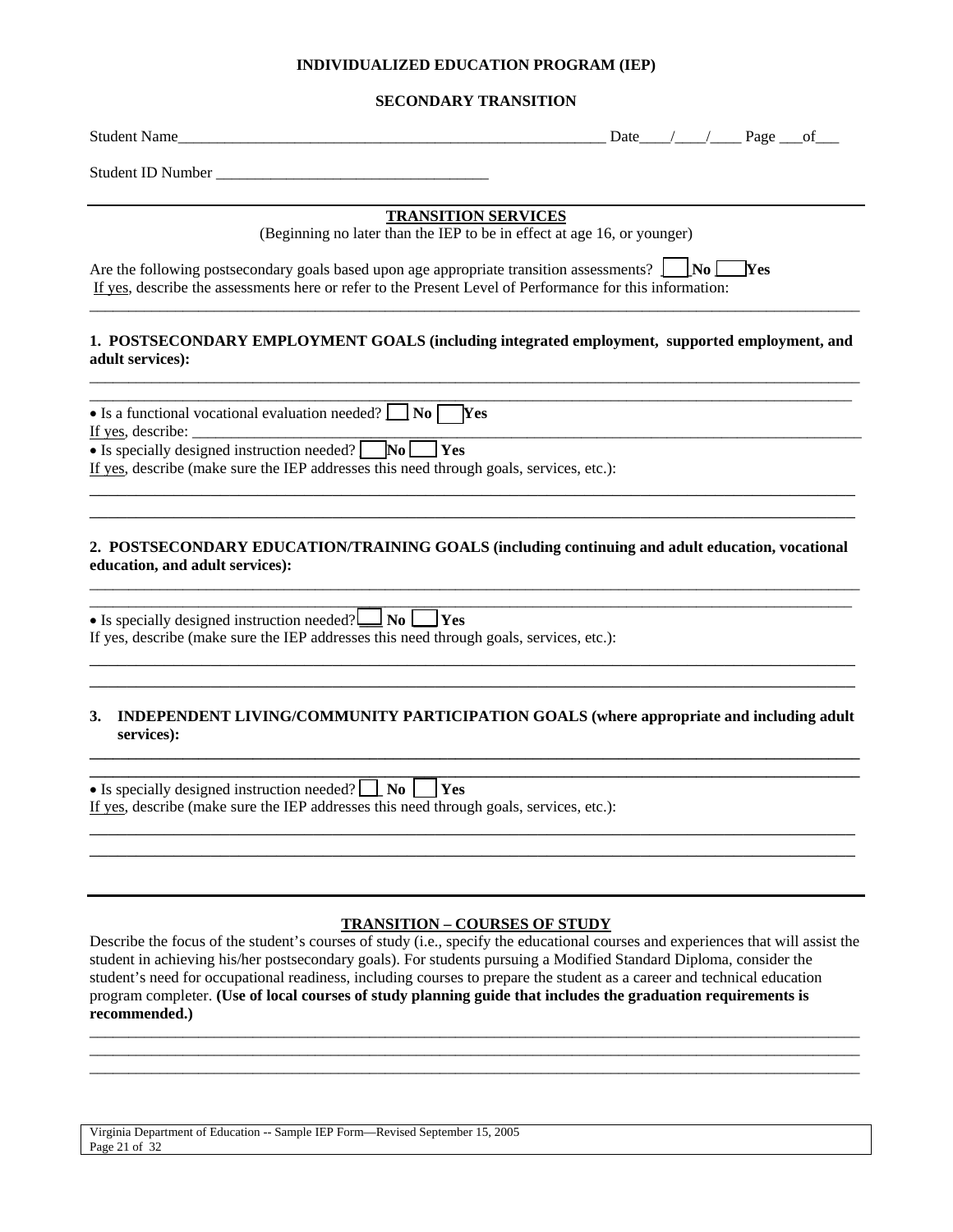#### **SECONDARY TRANSITION INTERAGENCY RESPONSIBILIITES & NEEDED LINKAGES**

1. To assist in achieving post-secondary employment goals, the student will be referred to the following agency(ies) or organization(s):

AGENCY/ORGANIZATION PERSON RESPONSIBLE FOR REFERRAL

Reason For Referral Including Requested Service(s):

2. To assist in achieving post-secondary education/training goals, the student will be referred to the following agency(ies) or organization(s):

\_\_\_\_\_\_\_\_\_\_\_\_\_\_\_\_\_\_\_\_\_\_\_\_\_\_\_\_\_\_\_\_\_\_\_\_\_\_\_\_\_\_\_\_ \_\_\_\_\_\_\_\_\_\_\_\_\_\_\_\_\_\_\_\_\_\_\_\_\_\_\_\_\_\_\_\_\_\_\_\_\_\_

\_\_\_\_\_\_\_\_\_\_\_\_\_\_\_\_\_\_\_\_\_\_\_\_\_\_\_\_\_\_\_\_\_\_\_\_\_\_\_\_\_\_\_\_ \_\_\_\_\_\_\_\_\_\_\_\_\_\_\_\_\_\_\_\_\_\_\_\_\_\_\_\_\_\_\_\_\_\_\_\_\_\_

AGENCY/ORGANIZATION PERSON RESPONSIBLE FOR REFERRAL

Reason For Referral Including Requested Service(s):

3. To assist in achieving independent living/community participation goals, the student will be referred to the following agency(ies) or organization(s):

\_\_\_\_\_\_\_\_\_\_\_\_\_\_\_\_\_\_\_\_\_\_\_\_\_\_\_\_\_\_\_\_\_\_\_\_\_\_\_\_\_\_\_\_ \_\_\_\_\_\_\_\_\_\_\_\_\_\_\_\_\_\_\_\_\_\_\_\_\_\_\_\_\_\_\_\_\_\_\_\_\_\_

AGENCY/ORGANIZATION PERSON RESPONSIBLE FOR REFERRAL

Reason For Referral Including Requested Service(s):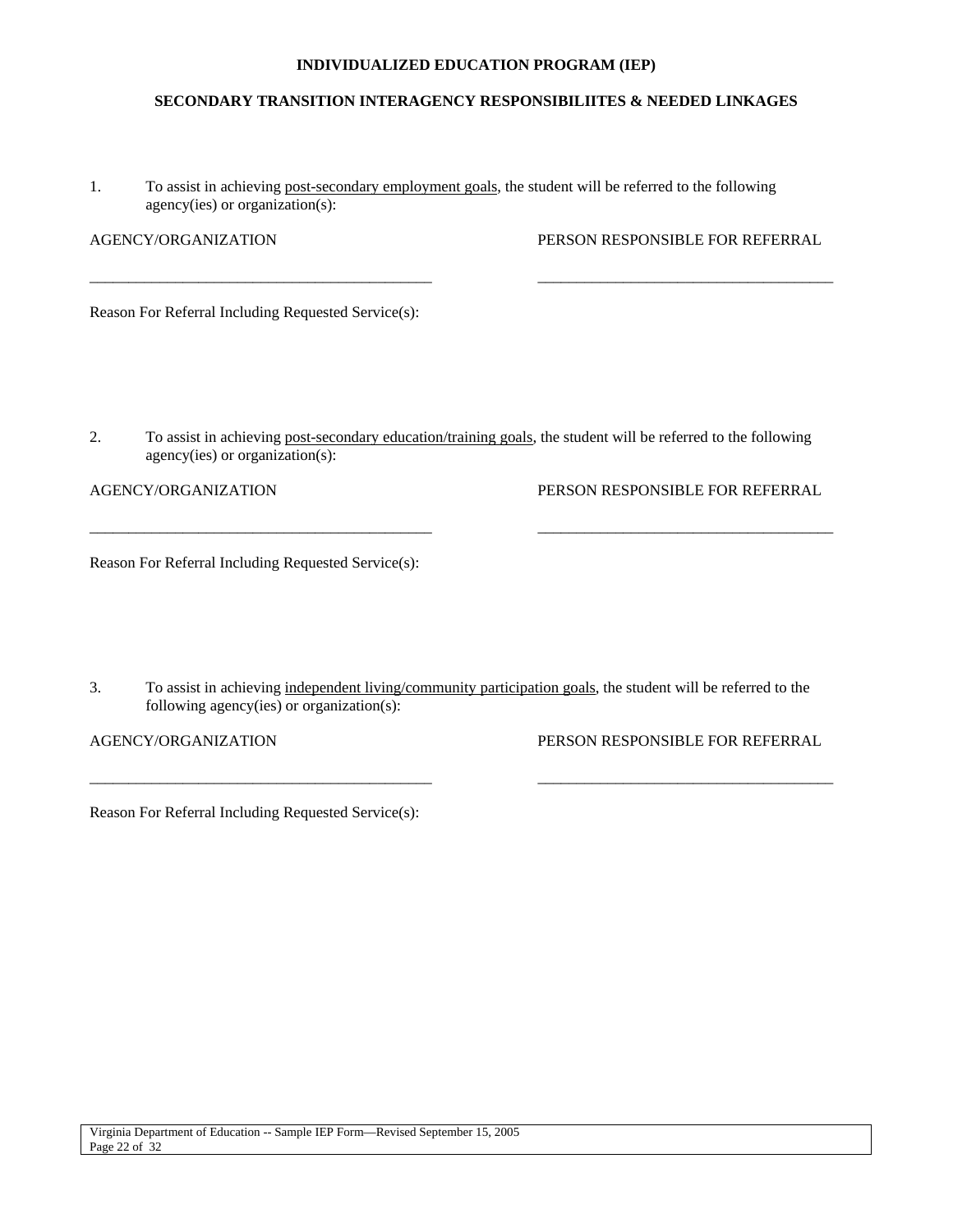## *Sample Format*

## **SUMMARY OF PERFORMANCE**

**Student's Name: Student ID # \_\_\_\_\_\_\_\_\_\_\_\_\_\_\_\_\_\_\_ Disability: Student's Address: Phone Number:**

**School/Address: Phone Number: Person/Position completing this report:**  Date:

**Postsecondary Goals:** Employment:

Education/Training:

Independent Living/Community Participation:

**Current Academic Achievement:** (include courses of study)

**Current Functional Performance**:

**Recommendations for Achieving Postsecondary Goals:**

Attached is a resource directory of community and adult service agencies.

To obtain a copy of transcripts, contact the school guidance office.

To obtain copies of Special Education documentation, contact the Office of Special Education, School Board Office.

\_\_\_\_\_\_\_\_\_\_\_\_\_\_\_\_\_\_\_\_\_\_\_\_\_\_\_\_\_\_\_\_\_\_\_\_\_\_\_\_\_\_\_\_\_\_\_\_\_\_\_\_\_\_\_\_\_\_\_\_\_\_\_\_\_\_\_\_\_\_\_\_\_\_\_\_\_\_\_\_\_\_\_\_\_\_\_\_\_\_\_\_\_\_\_\_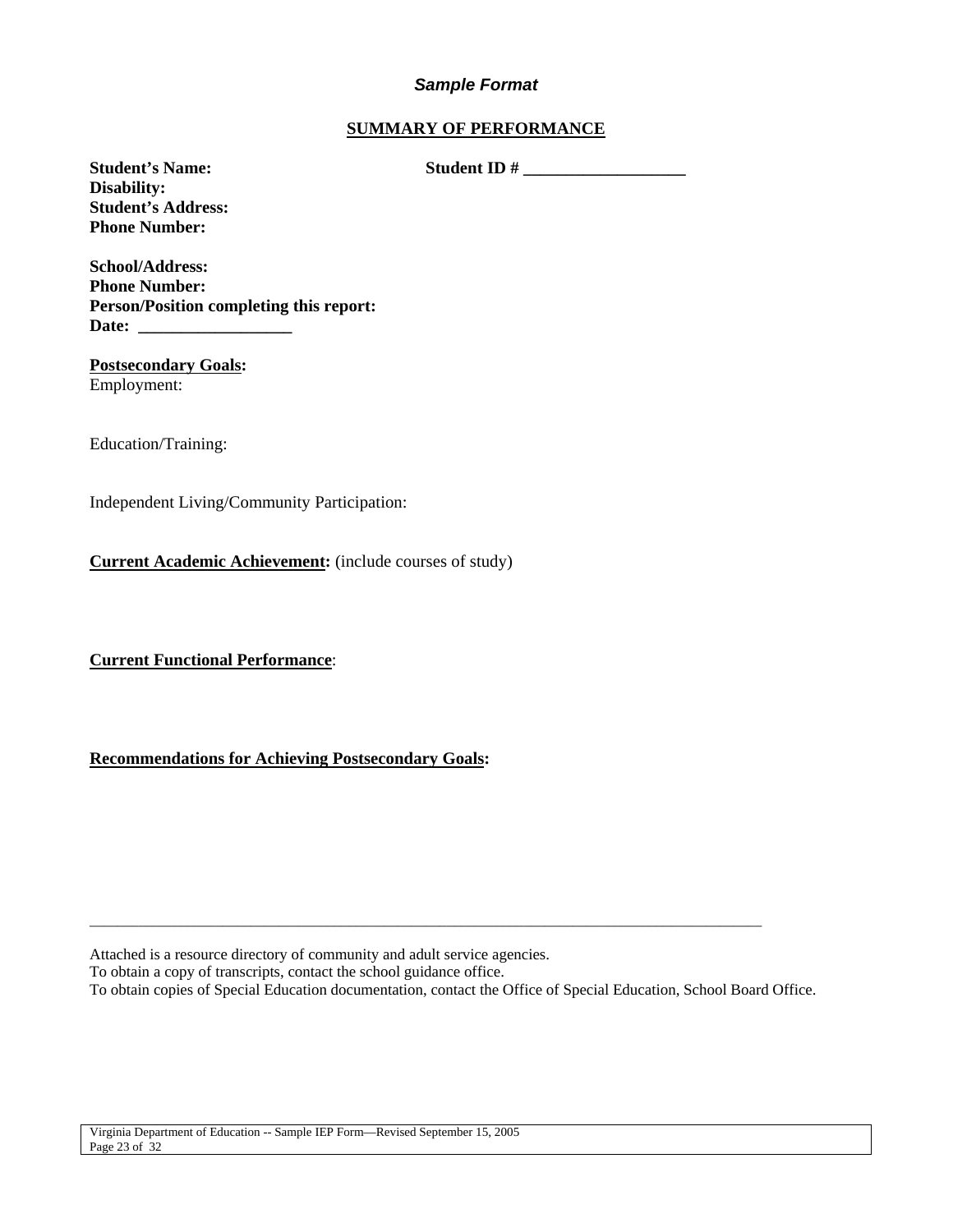## **EXTENDED SCHOOL YEAR SERVICES (ESY)**

| <b>Student Name</b>      | Date |  | Page | ΟĪ |
|--------------------------|------|--|------|----|
| <b>Student ID Number</b> |      |  |      |    |

Summarize the IEP team's discussions and decision about ESY:

If ESY services are to be provided identify which goals in the current IEP will be addressed by the ESY services:

Identify the Extended School Year services needed to meet these goals:

| <b>ESY Service(s)</b> | Frequency | Location | <b>Duration</b><br>m/d/y to m/d/y |
|-----------------------|-----------|----------|-----------------------------------|
|                       |           |          |                                   |
|                       |           |          |                                   |
|                       |           |          |                                   |
|                       |           |          |                                   |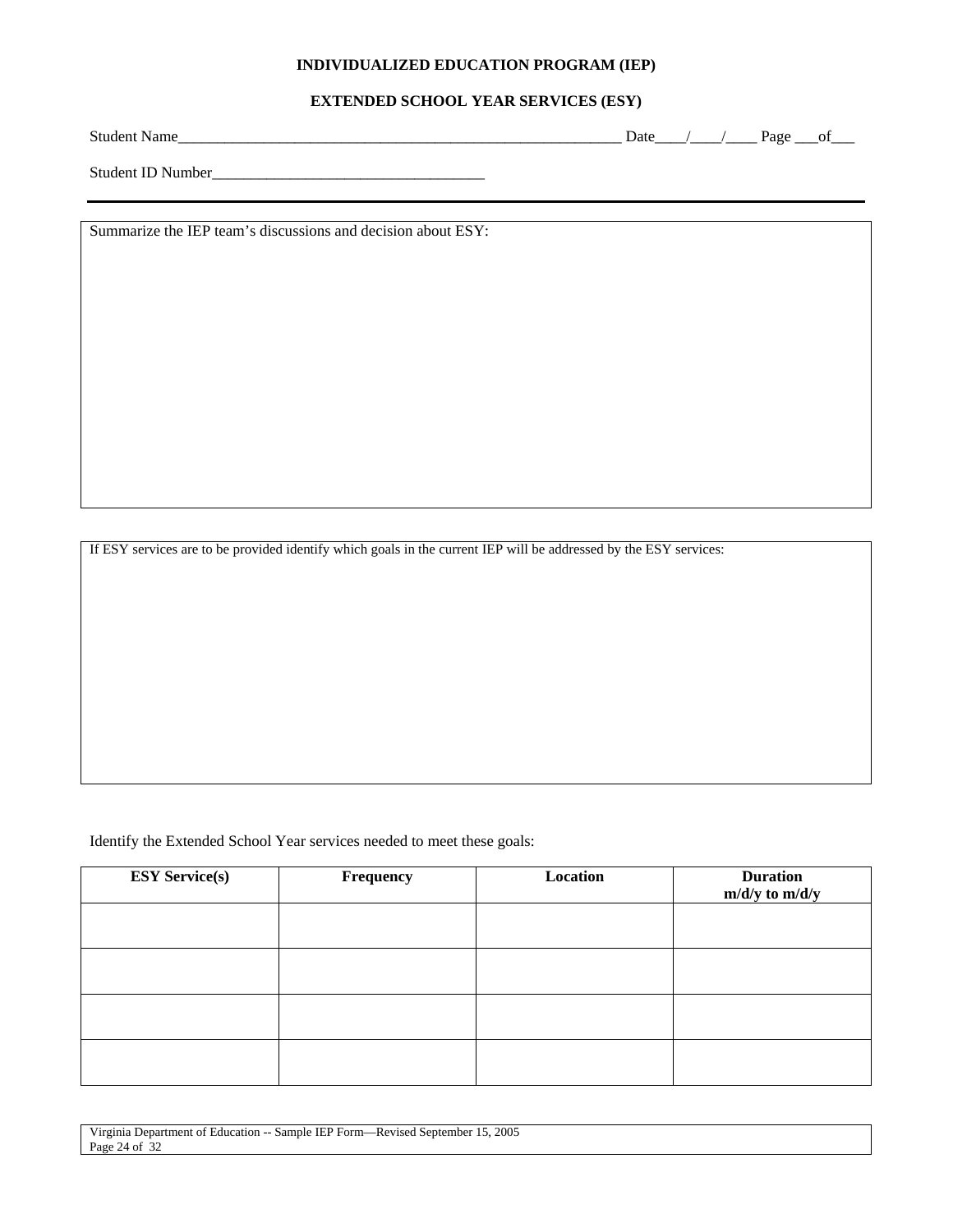#### **VIRGINIA'S STANDARDS OF LEARNING ASSESSMENTS**

| <b>Student Name</b> | Date |  | $\angle$ Page _____ of |  |
|---------------------|------|--|------------------------|--|
| Student ID Number   |      |  |                        |  |

#### **PARTICIPATION IN THE STANDARDS OF LEARNING (SOL) ASSESSMENTS**

For the student who will be **(1)** in a grade level for which the student is eligible to participate in the SOL Assessment; **(2)** enrolled in a course for which there is an SOL end-of-course test; **(3)** participating in a remediation recovery program **or (4)** needs to take a SOL Assessment as a requirement to earn a Modified Standard Diploma, Standard Diploma or Advanced Studies Diploma; **and (5)** is not participating in the Virginia Alternate Assessment Program (VAAP), **list each test below**. Next determine if the student will participate in the SOL test and then list the accommodation(s) that will be made based upon those the student generally uses during classroom instruction and assessment.

#### **State Assessments**:

\_\_\_ SOL Assessments and retake (Regular SOL Tests)

\_\_\_ Virginia Grade Level Alternative Assessment (VGLA)\*

\_\_\_ Virginia Substitute Evaluation Program (VSEP)\*

\_\_\_ Virginia Alternate Assessment Program (VAAP)\*\*

\_\_\_ Other State Approved Substitute(s): \_\_\_\_\_\_\_\_\_\_\_\_\_\_\_\_\_\_\_\_\_\_\_\_\_\_\_\_\_\_

\*Refer to *Procedures for Determining Participation in the Assessment Component of Virginia's Accountability System* and Procedural Manuals.

\*\*Refer to Virginia Alternate Assessment Program (VAAP) Participation Criteria and Procedural Manual.

| <b>SOL TESTS</b> | PARTICIPATION | ACCOMMODATIONS | If YES, List Accommodation(s) by Test |
|------------------|---------------|----------------|---------------------------------------|
|                  | $Yes$ No      | $Yes$ No       |                                       |
|                  | Yes No        | $Yes$ No       |                                       |
|                  | Yes No        | Yes No         |                                       |
|                  | Yes No        | $Yes$ No       |                                       |
|                  | Yes No        | $Yes$ No       |                                       |
|                  | $Yes$ No      | $Yes$ No       |                                       |

**Mark any nonstandard administration with an asterisk\***. These test scores will be reported as scores that result from a nonstandard administration. A student with a disability who has passed an SOL assessment utilizing any accommodation including a non-standard accommodation has passed for all purposes.

#### **PARTICIPATION IN THE VIRGINIA ALTERNATE ASSESSMENT PROGRAM (VAAP)**

Does the student meet the criteria for the VAAP? **\_\_\_\_ Yes \_\_\_\_\_ No** If yes, the student will participate in the VAAP. If the criteria are not met, determine and document above how the student will participate in the SOL assessment.

## **EXPLANATION FOR NON-PARTICIPATION AND HOW THE STUDENT WILL BE ASSESSED**

If **no** is checked for any SOL Test, explain in the space below why the student **will not** participate in this test, the impact relative to promotion or graduation, how the student will be assessed in these areas, and the particular alternate or alternative assessment selected is appropriate.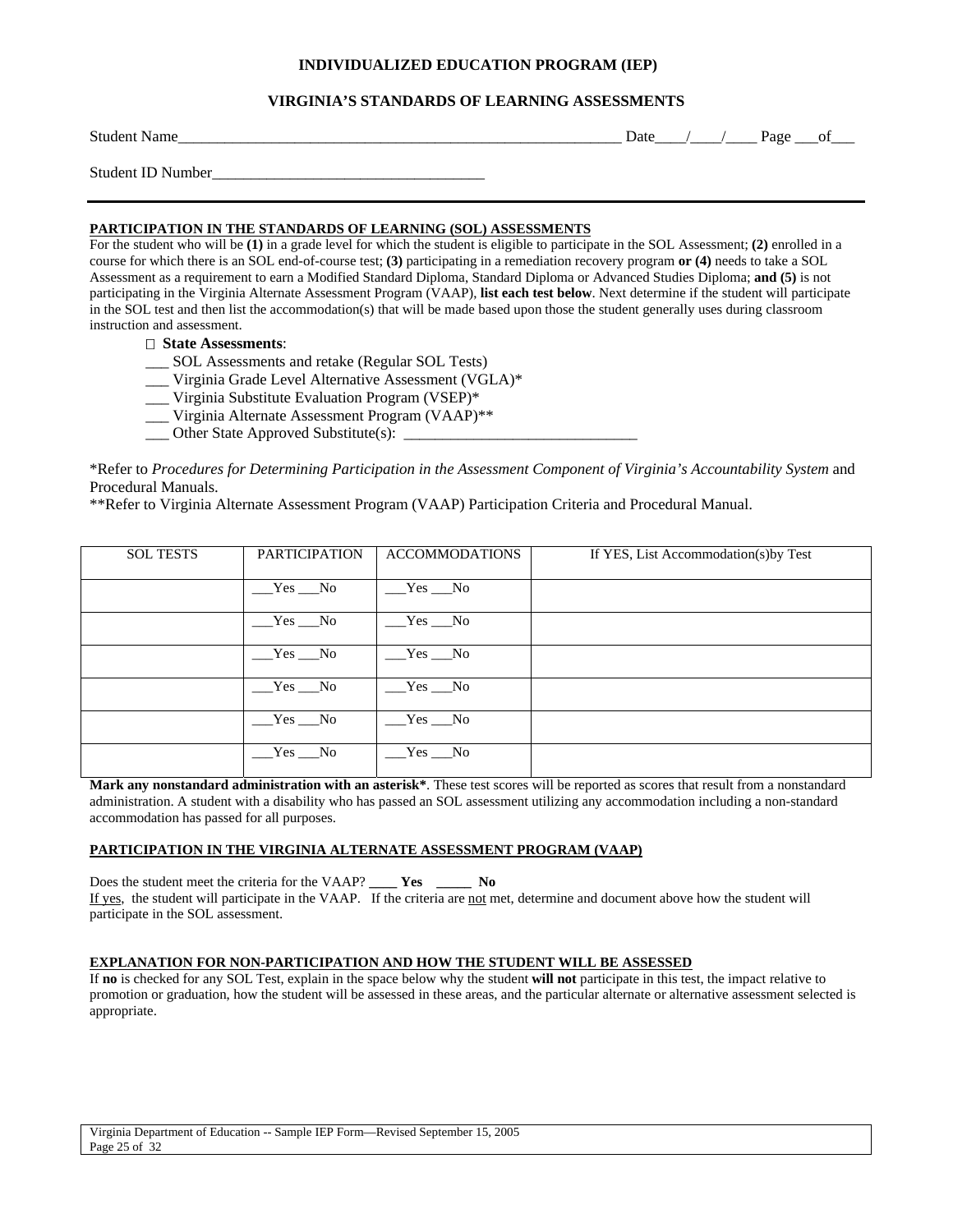#### **VIRGINIA'S STANDARDS OF LEARNING ASSESSMENTS**

#### **VIRGINIA GRADE LEVEL ALTERNATIVE (VGLA) AND VIRGINIA SUBSTITUTE EVALUATION PROGRAM (VSEP) PARTICIPATION CRITERIA**

#### **Virginia Grade Level Alternative (VGLA) Assessment Participation Criteria:**

The VGLA is available for students in grades  $3 - 8$  as an alternative for SOL testing. To qualify for the VGLA, a student's IEP team/504 committee must answer the following questions for each content area considered: (a "No" for any question indicates that the student is NOT eligible for the VGLA for that content area). Decisions about participation are made on a test by test and individual basis.

- 1. Does the student have a current IEP or 504 plan? \_\_ **Yes** \_\_ **No**
- 2. Does the student demonstrate his/her individual achievement of Standards of Learning content through means other than multiple-choice formats?
	- $Yes$   $No$
- 3. As a result of a disability, is the student unable to demonstrate his/her individual achievement on the Standards of Learning test for the assigned grade level using available standard and/or non-standard accommodations and/or formats?

\_\_ **Yes** \_\_ **No** 

Refer to the Virginia Department of Education's *VGLA Procedural Manual*.

#### **Virginia Substitute Evaluation Program (VSEP) Participation Criteria:**

The VSEP is available for students taking any course with an associated End of Course (EOC) SOL test and for the literacy and numeracy tests associated with the Modified Standard Diploma.

**\_\_\_\_\_\_\_\_\_\_\_\_\_\_\_\_\_\_\_\_\_\_\_\_\_\_\_\_\_\_\_\_\_\_\_\_\_\_\_\_\_\_\_\_\_\_\_\_\_\_\_\_\_\_\_\_\_\_\_\_\_\_\_\_\_\_\_\_\_\_\_\_\_\_\_\_\_\_\_\_\_\_\_\_\_\_\_\_\_\_\_\_\_\_\_\_\_\_\_** 

- 1. The student has a current IEP or 504 plan.
- 2. The student is enrolled in a course that has a Standards of Learning End of Course test and/or the student is pursuing a Modified Standard Diploma and seeking certification for having met the literacy and/or numeracy requirements.
- 3. The impact of the student's disability demonstrates to the IEP team or 504 committee that the student will not be able to access the Standards of Learning assessments even with standard and/or non-standard testing accommodations and therefore requires a substitute evaluation.

**\_\_\_\_\_\_\_\_\_\_\_\_\_\_\_\_\_\_\_\_\_\_\_\_\_\_\_\_\_\_\_\_\_\_\_\_\_\_\_\_\_\_\_\_\_\_\_\_\_\_\_\_\_\_\_\_\_\_\_\_\_\_\_\_\_\_\_\_\_\_\_\_\_\_\_\_\_\_\_\_\_\_\_\_\_\_\_\_\_\_\_\_\_\_\_\_\_\_\_** 

Refer to the Virginia Department of Education's *VSEP Procedural Manual*.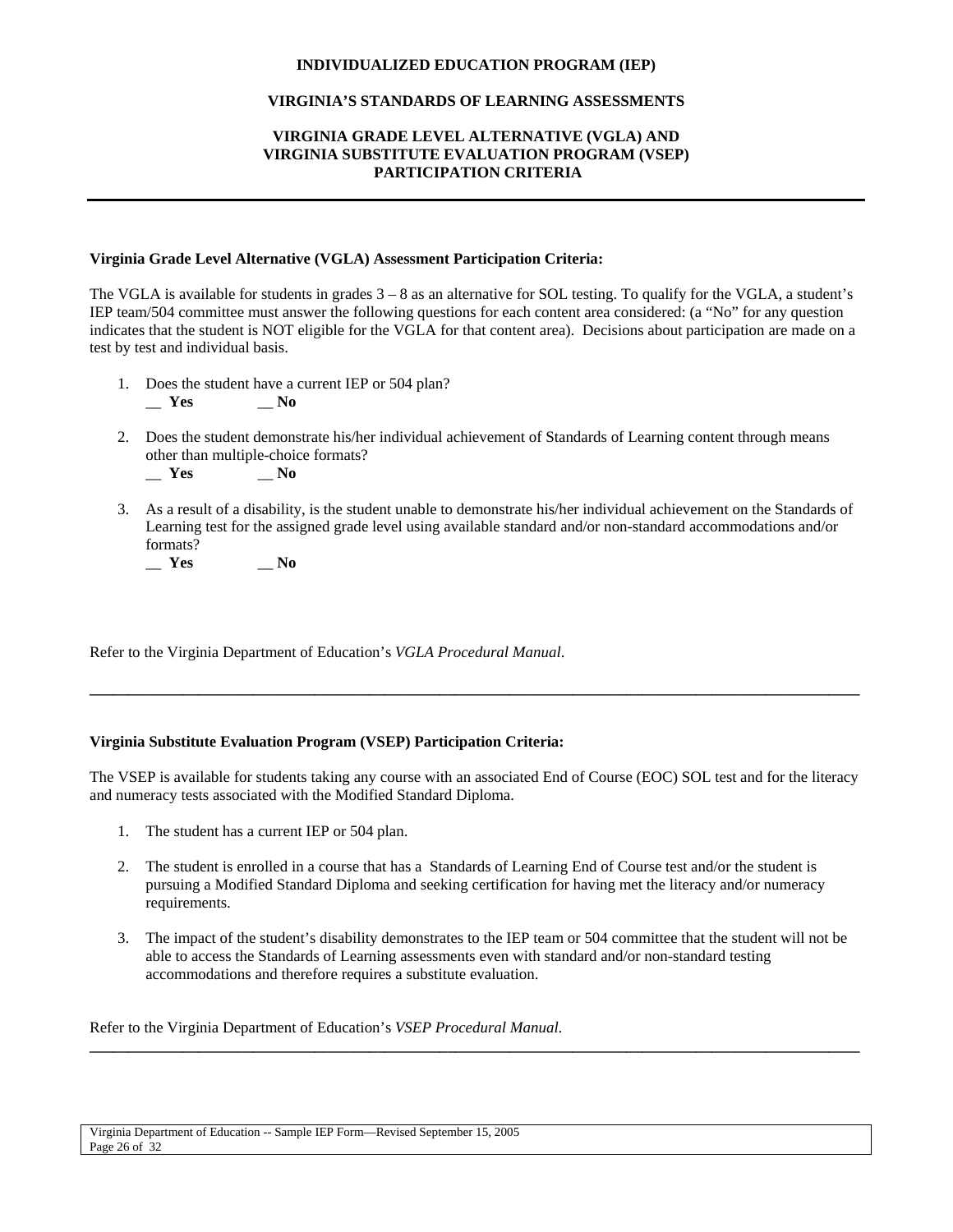#### **VIRGINIA ALTERNATE ASSESSMENT PROGRAM (VAAP) PARTICIPATION CRITERIA**

**Page 1 of 2**

## **Guidelines for Participation Virginia Alternate Assessment Program (VAAP)**

| <b>Student Name</b>    | Date of Birth |  |
|------------------------|---------------|--|
| <b>School/Division</b> | Date          |  |

A completed alternate assessment shall be submitted for students participating in the Virginia Alternate Assessment Program (VAAP) at the elementary, middle, and high school levels. Alternate assessments shall be completed as follows:

| Grades 3, 5, 8 and 11                                                                                         | Reading, Math, Science, History/Social Science |  |  |  |
|---------------------------------------------------------------------------------------------------------------|------------------------------------------------|--|--|--|
| <b>Grades 4, 6, 7</b>                                                                                         | <b>Reading and Math</b>                        |  |  |  |
| <b>NOTE:</b> If your school division has a content specific History/Social Science exam during a certain year |                                                |  |  |  |
| (check with the local Division Director of Testing) you must have a corresponding VAAP collection that        |                                                |  |  |  |
| year for History/Social Science.                                                                              |                                                |  |  |  |

## **Directions:**

The IEP team determines participation in the alternate assessment. Team members must consider current and historical documentation (to be noted on page 2 of this form). Documentation may include, but is not limited to, evaluation data, school records, parent/teacher observations, anecdotal notes, previous IEPs, etc. The following reasons **alone are not sufficient** for decision-making:

- Poor attendance;
- English as a Second Language;
- Social, cultural, and economic differences;
- Disruptive behavior:
- Student's reading level;
- Expectations of poor performance;
- Amount of time receiving special education services;
- Low achievement in general education;
- Categorical disabilities labels;
- Place where the student receives services.

The IEP Team has the responsibility to determine and document that the student meets **ALL** of the following criteria by circling "yes" for each of the statements. If team members determine that the student **DOES NOT MEET** a specific criterion, "no" should be circled. This indicates the student is not a candidate for alternate assessment and participation in a different option in the State Standards of Learning Assessment System.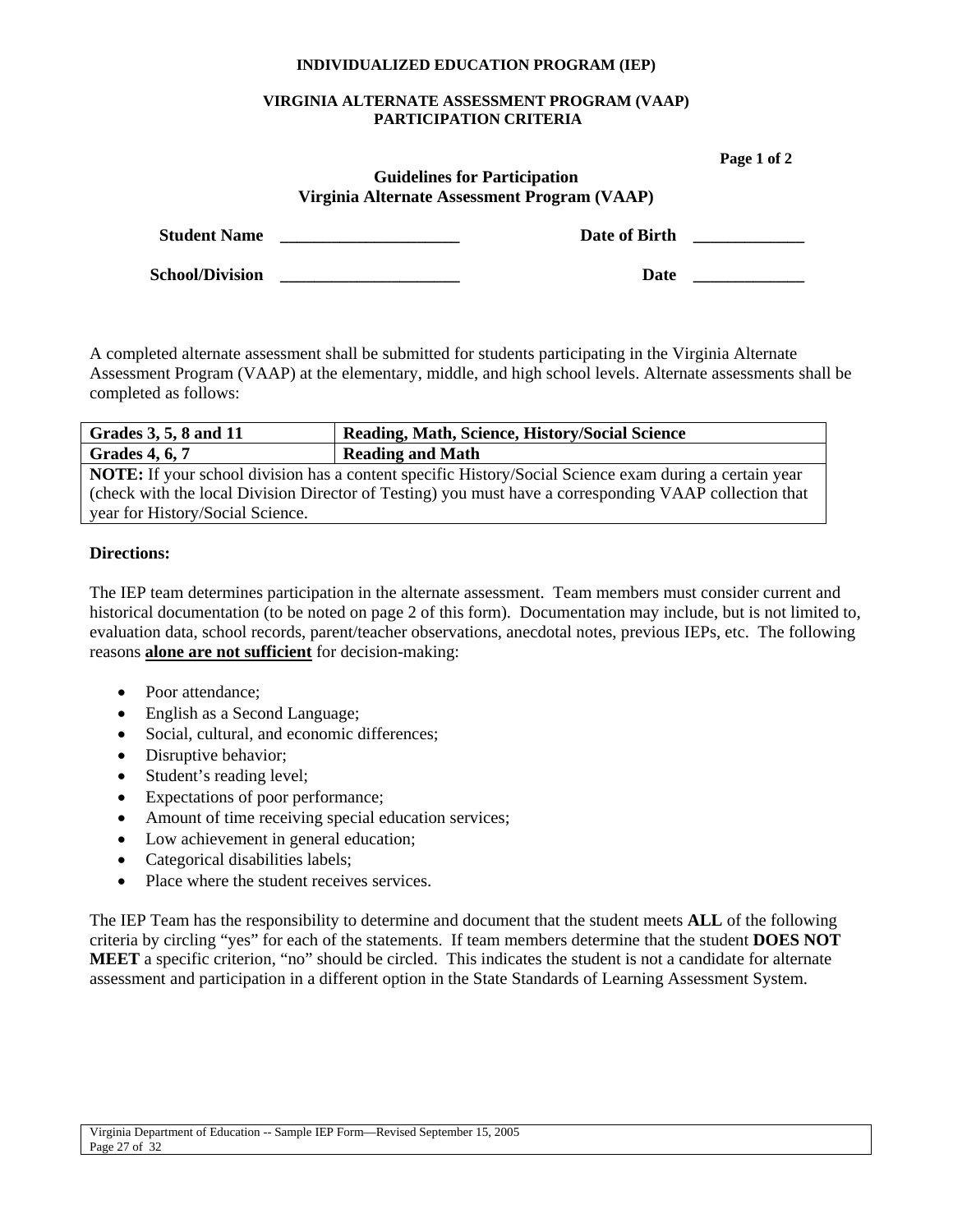## **VIRGINIA ALTERNATE ASSESSMENT PROGRAM (VAAP) PARTICIPATION CRITERIA**

**Page 2 of 2** 

## **Guidelines for Participation Virginia Alternate Assessment Program (VAAP)**

## **(Complete for all students considered for the VAAP ) IEP Team Must Answer ALL the Following Questions**

#### **(Circle One)**

|  | The student has a current IEP or one is being developed. |
|--|----------------------------------------------------------|

#### **(Circle One)**

| $\sim$ $\sim$ $\sim$ $\sim$ $\sim$ $\sim$ |                                                                                                                                                                                                                                     |
|-------------------------------------------|-------------------------------------------------------------------------------------------------------------------------------------------------------------------------------------------------------------------------------------|
|                                           | 2. The student demonstrates significant cognitive disabilities.                                                                                                                                                                     |
| N                                         | Sources of information: (Learner Characteristics, psychological evaluation, achievement tests,<br>social adaptive behavior test results, observations from parents and teachers, social maturity data,<br>curricular content, etc.) |

#### **(Circle One)**

|   | 3. The student's present level of performance indicates the need for extensive, direct instruction |  |  |  |  |
|---|----------------------------------------------------------------------------------------------------|--|--|--|--|
|   | and/or intervention in a curriculum framework based on <b>Aligned Standards of Learning</b> . The  |  |  |  |  |
| N | present level of performance or student evaluation may also include personal management,           |  |  |  |  |
|   | recreation and leisure, school and community, vocational, communication, social competence         |  |  |  |  |
|   | and/or motor skills.                                                                               |  |  |  |  |
|   | Sources of information: (Informal and formal assessment results, checklists, data log, work        |  |  |  |  |
|   | samples, structured or spontaneous observations from teachers and parents, measurable IEP          |  |  |  |  |
|   | goals, scheduling matrix, curricular content, list of necessary supports.)                         |  |  |  |  |

#### **(Circle One)**

|   | 4. The student requires intensive, frequent, and individualized instruction in a variety of settings to |
|---|---------------------------------------------------------------------------------------------------------|
| N | show active interaction and achievement. Sources of information: (Measurable IEP goals,                 |
|   | scheduling matrix, instructional strategies effectiveness data, list of various inclusive settings,     |
|   | <i>learning style inventory, etc.)</i>                                                                  |

#### **(Circle One)**

| N | The student is working toward educational goals other than those prescribed for a Modified<br>Standard, Standard or Advanced Studies Diploma. Sources of information: (list of diploma options |
|---|------------------------------------------------------------------------------------------------------------------------------------------------------------------------------------------------|
|   | and requirements, curricular content, measurable IEP goals, transition plan, parent and student<br><i>discussion, etc.)</i>                                                                    |

#### **(Complete for students who meet the criteria listed above)**

The IEP team members agree that \_\_\_\_\_\_\_\_\_\_\_\_\_\_\_\_\_\_\_\_\_\_\_\_\_\_\_ meets the participation criteria stated above for the VAAP for the \_\_\_\_\_\_\_\_\_\_\_\_\_\_\_\_\_\_\_\_\_\_\_\_\_ school year and will not participate in any other statewide assessment. This participation decision will be stated on the IEP and is supported by the current and historical data found on the following documents:

#### **Supporting Documentation:**

| Position/Representing | Signature | Date |
|-----------------------|-----------|------|
|                       |           |      |
|                       |           |      |
|                       |           |      |
|                       |           |      |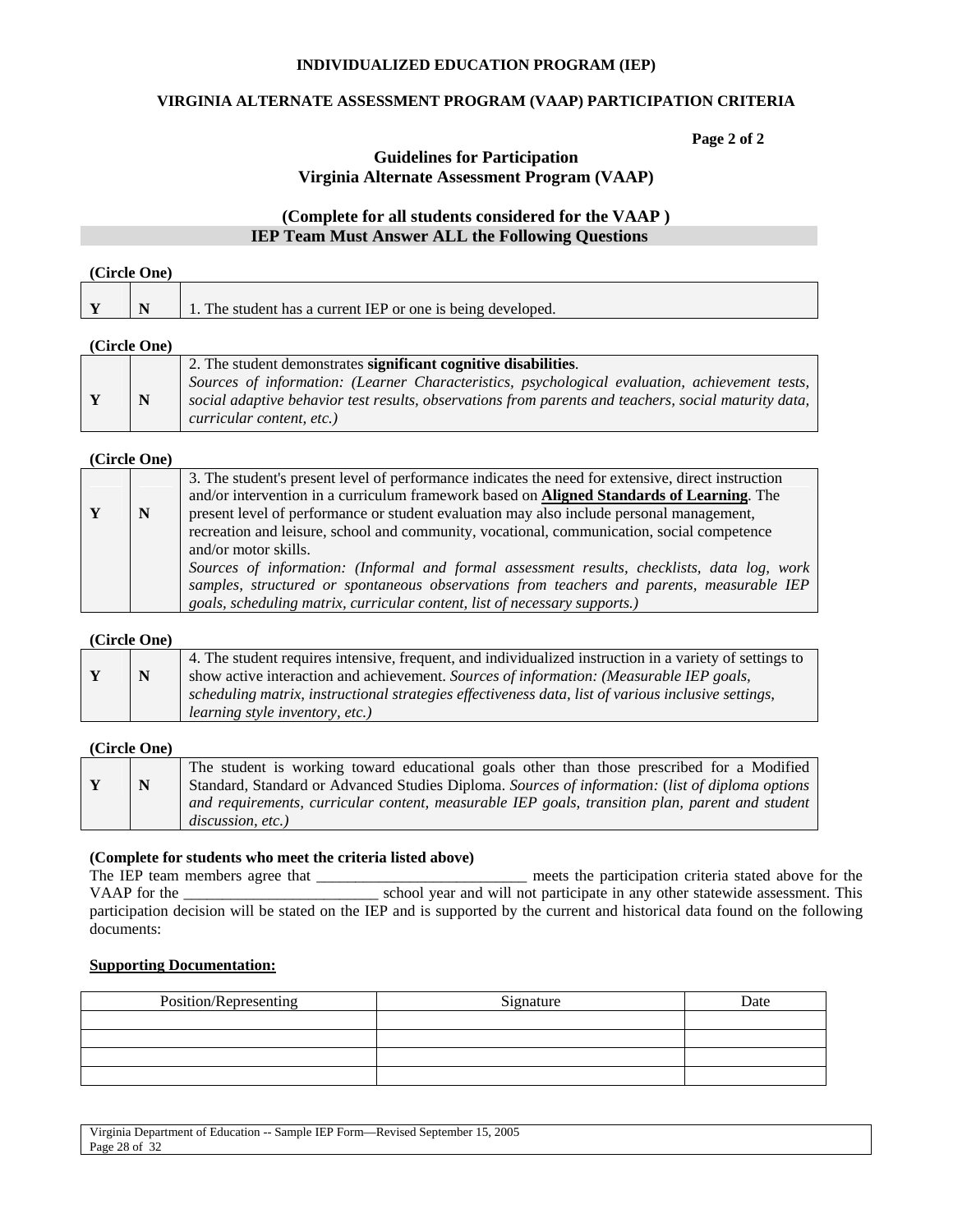#### **DISTRICT-WIDE ASSESSMENT(S)**

| <b>Student Name</b> |  |
|---------------------|--|
|                     |  |

 $S$ Date $\_\_\_\_\_\_\_\_\_\_$ Page  $\_\_$ of

Student ID Number\_\_\_\_\_\_\_\_\_\_\_\_\_\_\_\_\_\_\_\_\_\_\_\_\_\_\_\_\_\_\_\_\_\_\_

#### **PARTICIPATION IN DISTRICT-WIDE ASSESSMENTS**

For the student who will be in a grade level or at an age for which the student is eligible to participate in a district–wide assessment, **list each district-wide assessment below**. Next determine if the student will participate in the assessment and then list the accommodation(s) and/or modification(s) that will be made based upon those the student generally uses during classroom instruction and assessment. For the accommodations and/or modifications that may be considered, refer to "Accommodations/Modifications" page of the IEP.

| <b>ASSESSMENT</b> | <b>PARTICIPATION</b> | <b>ACCOMMODATIONS</b> | If YES, List Accommodation(s)        |
|-------------------|----------------------|-----------------------|--------------------------------------|
|                   |                      | And/or                | And/or Modification(s) by Assessment |
|                   |                      | <b>MODIFICATIONS</b>  |                                      |
|                   | $Yes$ No             | $Yes$ No              |                                      |
|                   | $Yes$ No             | $Yes$ No              |                                      |
|                   | $Yes$ No             | $Yes$ No              |                                      |
|                   | $Yes$ No             | $Yes$ No              |                                      |
|                   | $Yes$ No             | $Yes$ No              |                                      |
|                   | $Yes$ No             | $Yes$ No              |                                      |
|                   | $Yes$ No             | $Yes$ No              |                                      |
|                   | $Yes$ No             | $Yes$ No              |                                      |
|                   | Yes No               | $Yes$ No              |                                      |
|                   | Yes No               | $Yes$ No              |                                      |

Mark any nonstandard administration with an asterisk\*.

#### **EXPLANATION FOR NON-PARTICIPATION AND HOW THE STUDENT WILL BE ASSESSED**

If **no** is checked for any regular SOL Test, explain in the space below why the student **will not** participate in this test, the impact relative to promotion or graduation, how the student will be assessed in these areas, and the particular alternate or alternative assessment selected is appropriate.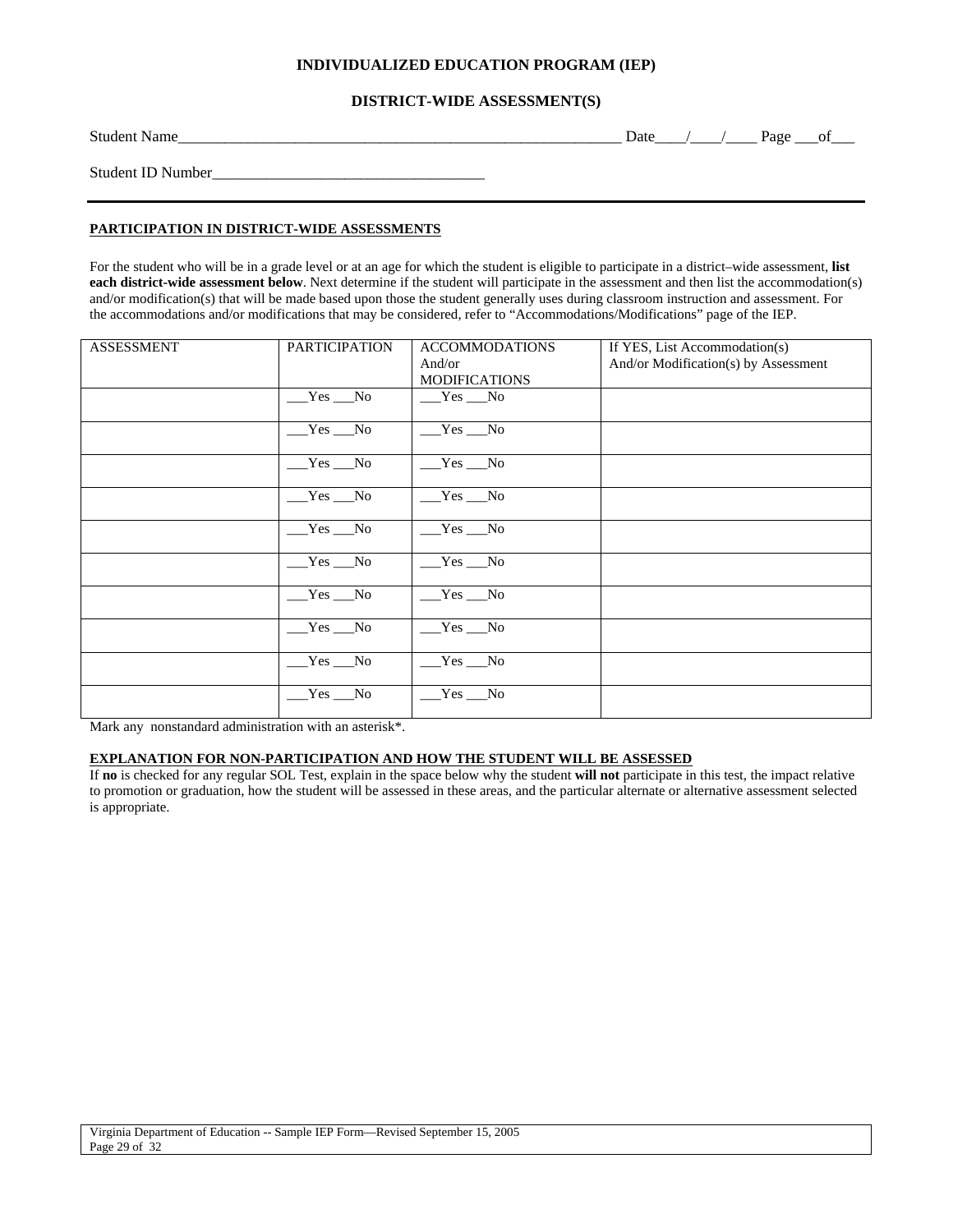## **PLACEMENT DECISION, Continued**

| <b>Student Name</b>                       | Date | Page of |  |
|-------------------------------------------|------|---------|--|
| Student ID Number                         |      |         |  |
| PLACEMENT DECISION/DESCRIPTION, Continued |      |         |  |

Virginia Department of Education -- Sample IEP Form—Revised September 15, 2005 Page 30 of 32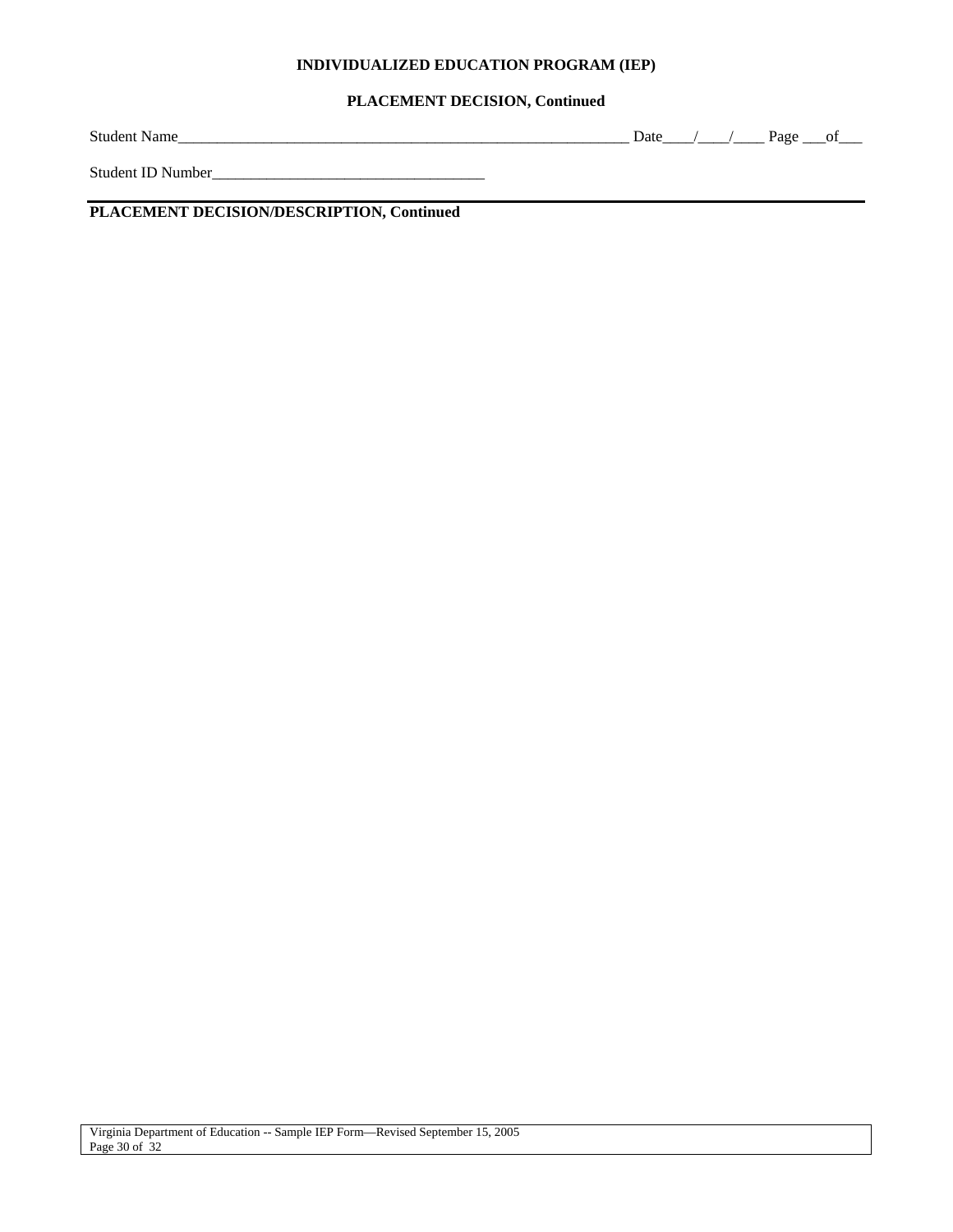## **PRIOR NOTICE**

| <b>Student Name</b>      | Date |  | Page $_{of}$ |  |
|--------------------------|------|--|--------------|--|
| <b>Student ID Number</b> |      |  |              |  |

Describe other options considered and the reasons for their rejection:

List other factors that are relevant to this proposal: